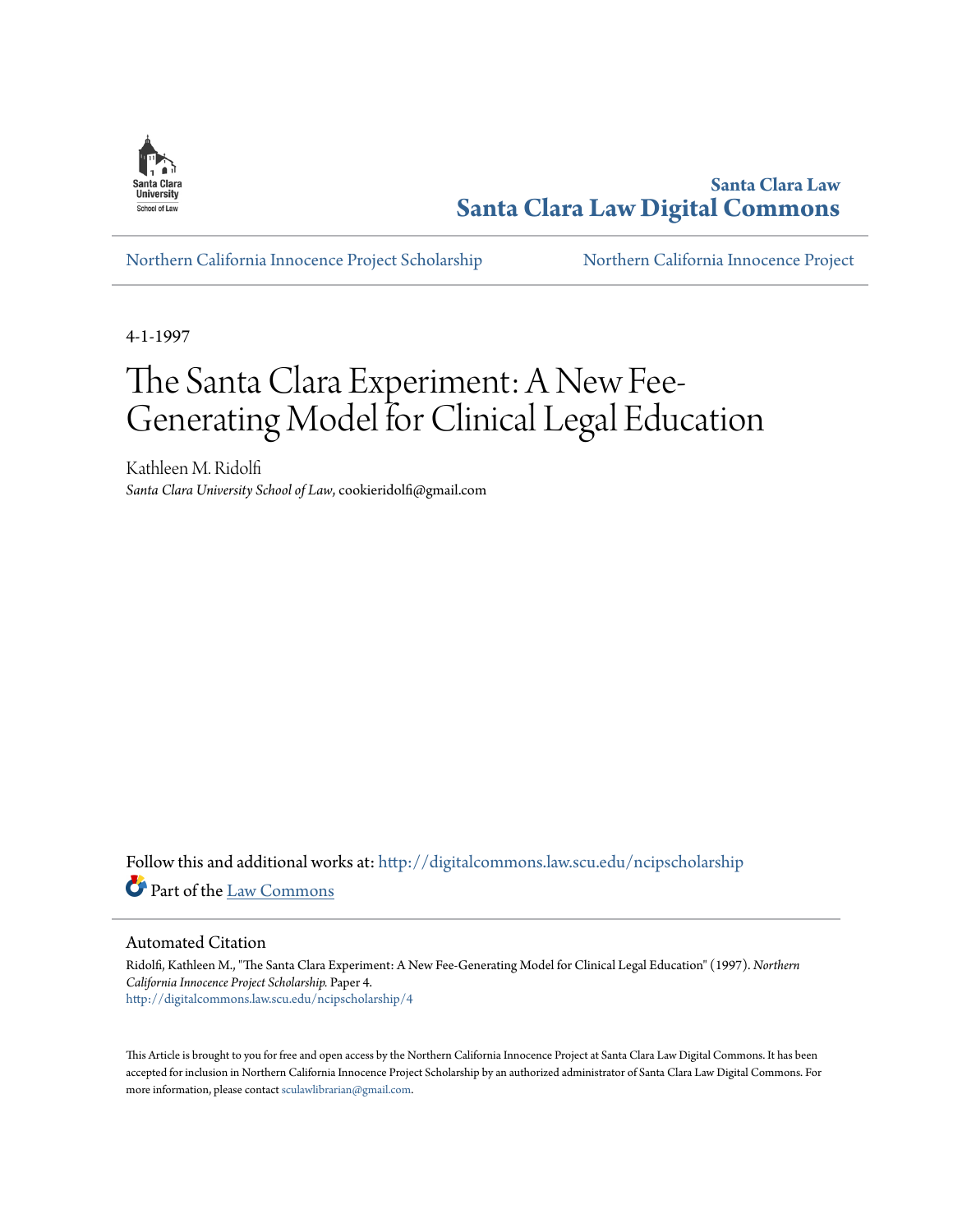# THE **SANTA** CLARA EXPERIMENT: **A NEW** FEE-GENERATING MODEL FOR CLINICAL LEGAL EDUCATION

# PATRICIA PIERCE **AND KATHLEEN** RIDOLFI\*

# TABLE OF **CONTENTS**

|                                                           |                                                                                             | 439 |  |
|-----------------------------------------------------------|---------------------------------------------------------------------------------------------|-----|--|
| П.                                                        | 443                                                                                         |     |  |
| Ш.                                                        | 444<br>Experiential Learning through a Reflective Practicum                                 |     |  |
| A Fee-For-Service Clinic as a Reflective Practicum<br>IV. |                                                                                             |     |  |
|                                                           | A. Reflective Learning in Fee-for-Service Cases                                             | 449 |  |
|                                                           | 1. An Employment Case: A Class in Theory and                                                |     |  |
|                                                           | Theme $\ldots \ldots \ldots \ldots \ldots \ldots \ldots \ldots \ldots \ldots \ldots \ldots$ | 449 |  |
|                                                           | A Criminal Misdemeanor Case: A Class in<br>2.                                               |     |  |
|                                                           | Theory and Theme                                                                            | 457 |  |
|                                                           | Other Methods of Reflective Learning in a Fee-<br>3 <sub>1</sub>                            |     |  |
|                                                           | for-Service Clinic                                                                          | 462 |  |
| V.                                                        | Student Representation in Complex Litigation                                                | 463 |  |
| VI.                                                       |                                                                                             | 465 |  |
| VII.                                                      |                                                                                             | 466 |  |
|                                                           |                                                                                             | 466 |  |
|                                                           |                                                                                             | 467 |  |
| VIII.                                                     |                                                                                             | 468 |  |
|                                                           |                                                                                             | 469 |  |
|                                                           |                                                                                             | 470 |  |

#### I. INTRODUCTION

Santa Clara University's Law Clinic was established over twentyfive years ago. From January 1995 through May 1996, we experimented with a fee-generating model at the Clinic<sup>1</sup> which consisted of an employment law project operating in conjunction with the criminal defense clinic already in place. Our results exceeded our expectations and offer an encouraging new model for a clinical program that can

<sup>\*</sup> Patricia Pierce is a partner in the law firm of Wilig, Williams & Davidson of Philadelphia. Kathleen Ridolfi is an Associate Professor of Law at Santa Clara University School of Law. The authors wish to thank Madeleine Randal for her invaluable assistance in the preparation of this article.

<sup>1</sup> Prior to January, **1995,** the Santa Clara University Law Clinic had two full-time tenured or tenure track teaching positions handling **13** students in a semester.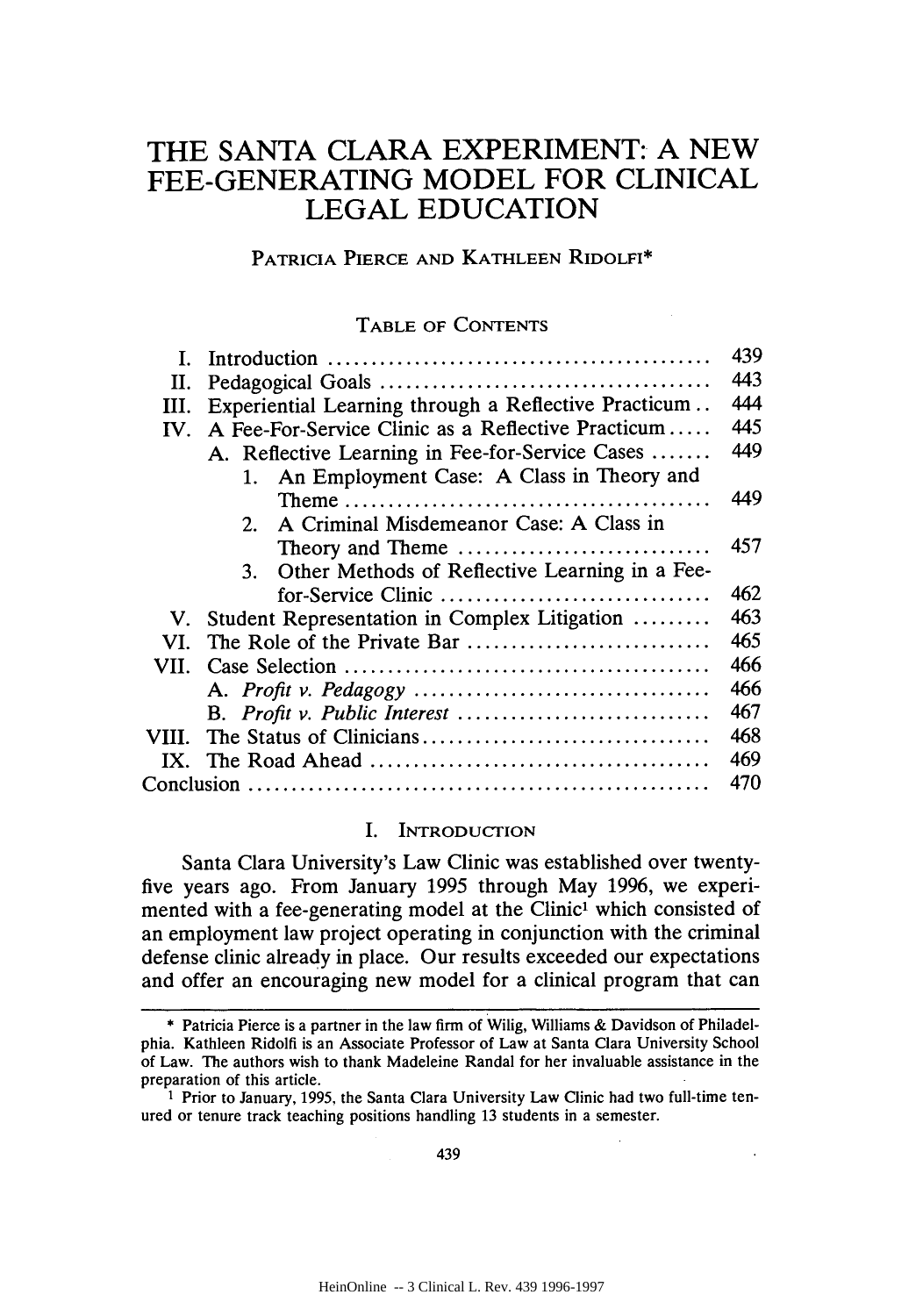generate substantial fees without compromising the goals and values of clinical educators.

In recent years a lively and often heated debate has arisen in clinical scholarship about the feasibility and utility of implementing fee-generating legal clinics.2 This debate has been fueled **by** publication of the *Report of the Task Force on Law Schools and the Profession: Narrowing the Gap* (MacCrate Report), a **1992** study done **by** the American Bar Association.<sup>3</sup> The MacCrate Report stressed the concern that the curricula offered in most American law schools do not adequately prepare students for the practice of law. Specifically, the report emphasizes that law graduates lack the skills and values needed to practice law.

The MacCrate Report is only the most recent acknowledgement of the serious gap that exists between the theory taught in law schools and the practice skills needed in the real-world representation of clients.4 As one commentator observed: "Many law teachers **-** especially clinicians **-** agree with the main message of the MacCrate report; the question is what to do and how to pay for it."5 To the extent that clinicians have taken issue with the MacCrate Report, it is because it offers no suggestions for funding the expensive training it mandates. <sup>6</sup>

Proponents of the fee-generating clinic argue that it is the only

By fee-generating clinics we mean those that produce fees substantial enough to defray significant costs of the program. This type of fee-generating program is distinguished from the type that had previously been in place at Santa Clara. In the earlier program clients paid minimal fees (\$200-300 a case), and the total income in any given year was not significant enough to have real impact on the funding of the program.

**<sup>3</sup>**TASK **FORCE ON** LAW **SCHOOLS AND THE PROFESSION:** NARROWING **THE GAP, AMERICAN** BAR **ASSOCIATION SECTION** OF **LEGAL** EDUCATION **AND** ADMISSIONS To **THE** BAR, **LEGAL EDUCATION AND PROFESSIONAL DEVELOPMENT** - AN **EDUCATIONAL CON-TINUUM 235** (1992), [hereinafter MACCRATE REPORT]. The Task Force that issued the MACCRATE REPORT was created by the American Bar Association Section of Legal Education and Admissions to the Bar "to look at public and professional expectations of what lawyers are and ought to be, and what skills and values they need to fulfill those expectations, and how they go about acquiring those skills and values during and after law school." Press Release, American Bar Association Task Force on Law Schools and the Profession (August **9,** 1992).

4 This controversy is not new. For an early and well-known critique of the "modem" casebook methodology of Christopher Columbus Landell, see Jerome Frank's *Why Not A Clinical Lawyer-School?,* 81 U. OF PA. L. REV. 907 (1933). *See also* Jerome Frank, *Both Ends Against The Middle,* 100 U. OF PA. L. REv. 20 (1951).

**5** Lerman, *supra* note 2, at 685.

*<sup>6</sup>See* John J. Costonis, *The MacCrate Report: Of Loaves, Fishes, and the Future of American Legal Education,* 43 J. **LEGAL EDUC.** 157 (1993).

*<sup>2</sup> See, e.g.* Richard A. Matasar, *The MacCrate Report from the Dean's Perspective, 1* **CLIN.** L. REV. 457 (1994); Gary Laser, *Significant Curricular Developments: The MacCrate Report* and Beyond, 1 **CLIN.** L. REV. 425 (1994); Martin Guggenheim, *Fee-Generating* Clinics: Can *We* Bear *The* Costs?, 1 **CLIN.** L. REV. 677 (1995); Lisa Lerman, *Fee-For-Service Clinical Teaching: Slipping Toward Commercialism,* 1 **CLIN.** L. REV. 685 (1995).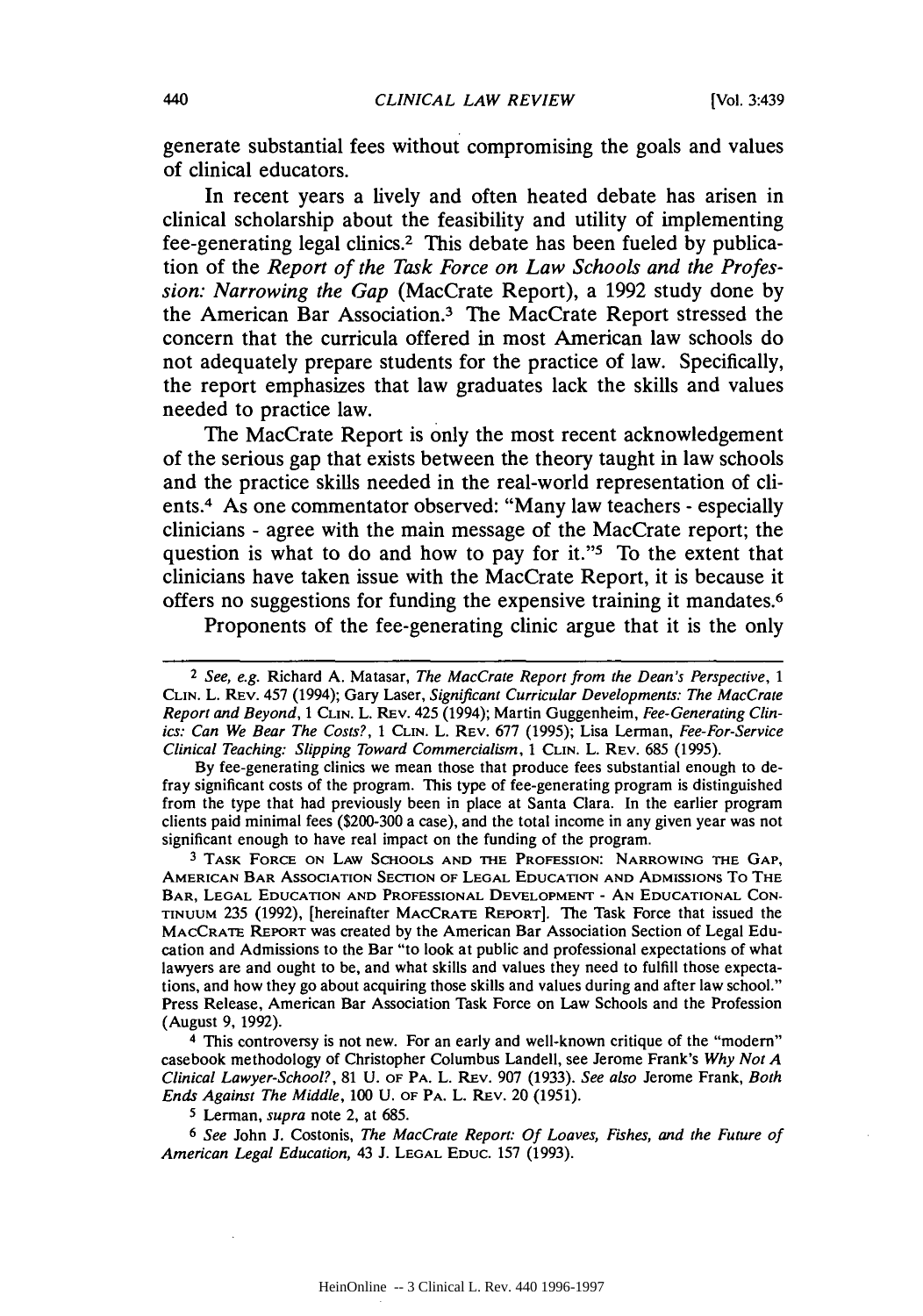model that allows an intensive clinical experience to a large number of law students, given the high cost of clinical education.<sup>7</sup> Opponents of the model contend that its "superficial appeal" masks dangerous threats to the educational mission of clinical educators, specifically, that fee-generating clinics: **1)** undermine the educational goals of clinical education, 2) compromise clinic education's traditional commitment to public-interest lawyering, and **3)** lower the academic standing of the individual clinician.<sup>8</sup> Additional criticisms include concerns that case demands and pressures minimize the ability of clinicians to pursue scholarship, $9$  pose a risk that client billing will become unwieldy and imprecise,  $10$  force clinicians to select cases from a profit rather than pedagogical perspective,  $11$  raise ethical issues by <sup>t</sup>using unpaid student labor to raise money,"<sup>12</sup> and alienate the private bar by siphoning off clients.<sup>13</sup> While these critics have taken aim at the fee-generating model, they have failed to offer concrete suggestions as to how the mandates of the MacCrate Report might be accomplished for the largest number of law students.

Until now, opponents of the fee-generating model have targeted one program - that developed and championed **by** Gary Laser and Richard Matasar at the Chicago-Kent School of Law. Undeniably, the Chicago-Kent program has been economically sound and has grown significantly over a relatively short period of time.14 Criticism of the Chicago-Kent program centers on the requirement that clinicians generate their own salaries and the concern that any economic benefit to law schools of fee-generating programs will come at too great a cost to the student, client, clinician, and private bar.

In the planning stages of our experimental program at Santa Clara, we shared many of the concerns voiced **by** these critics. We also had another concern: that students would not be able to provide competent representation in the complex area of employment litigation. In fact, none of the problems we had anticipated going into the

- <sup>12</sup>*Id.* at 704-05.
- **<sup>13</sup>***Id.* at **705-06.**

*<sup>7</sup> See, e.g.,* Matasar, *supra* note 2; Laser, *supra* note 2. *See also* MACCRATE REPORT, *supra* note **3,** at 254 n.36 (citing data on costs of clinics and concluding that "[the] goal of offering enrollment in a live client in-house clinic to every student before he or she graduates may not be feasible from a budgetary perspective for some time").

**<sup>8</sup>** Guggenheim, *supra* note 2, at **681-82.**

<sup>9</sup> Lerman, *supra* note 2, at **690.**

**<sup>10</sup>***Id.* at **700-02.**

*<sup>11</sup>Id.* at **696-97.**

<sup>14</sup> The areas covered **by** clinicians at the Chicago-Kent program include employment discrimination, civil litigation, domestic and international commercial litigation, federal tax litigation, real estate transactions, criminal defense litigation, immigration, and health law. Laser, *supra* note 2, at 438.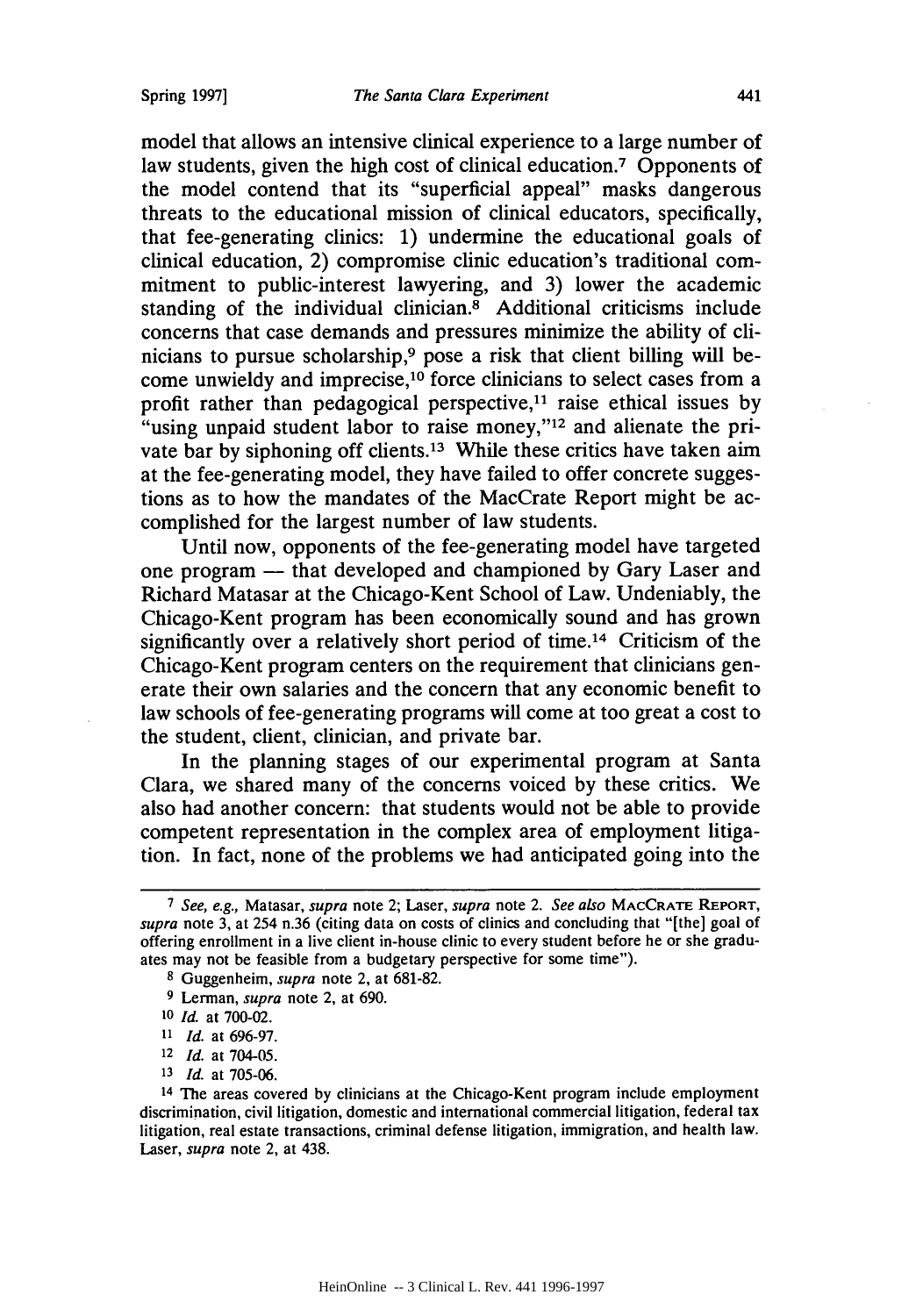program ever materialized. For example, to our surprise we found the private bar, and in particular alumnae, extremely supportive and encouraging. We also found that client billing in the lucrative employment cases was no more complicated than the billing practices that had been in place for years at Santa Clara Law Clinic, where modest fees have always been charged for legal work. Likewise, issues surrounding the use of "unpaid student labor" in employment cases were much the same as they are in the less lucrative criminal cases. On this issues, we simply disagree with the critics who suspect that the use of "unpaid student labor" is unethical.

Regarding the other concerns stressed, it is important to note two key differences between Santa Clara's program and that at Chicago-Kent: 1) unlike the Chicago-Kent program, at Santa Clara the clinician's salary is not dependent on fees generated,15 2) the Santa Clara program has two distinct components - an employment project and a criminal misdemeanor project. As explained in this article, these differences were key factors in the success of our program.

After two years of operation, we found that the fees generated by the cases had little or no bearing on the educational mission of our program. Also, because of the abundance of cases available to us, we did not find ourselves in the difficult position of having to choose cases based on monetary concerns rather than pedagogical interests. The cases we litigated were educationally sound and financially lucrative. Further, because our salaries were not dependent on the money we earned, our status among our colleagues was not affected. To the extent that the demands of cases placed added burdens on us, the fees generated made it possible to hire fellows<sup>16</sup> to assist with the addi-

Although the Chicago-Kent program has taken center stage in these debates, it is not the only fee-generating clinic operating in American law schools.

**<sup>16</sup>**Santa Clara's fellowship program offers a one to two year position for recent law

<sup>&</sup>lt;sup>15</sup> Since the inception of the law clinic at Santa Clara, clinician salaries have never been dependent on fees generated by the program. The employment law project described here evolved when a tenured member of the clinical faculty took a two-year leave and her position was filled by one of the authors of this article, whose primary experience was in employment litigation. Her salary was paid by the law school, as any visitor's salary would be and was not dependent on fees generated by the clinic.

In the Chicago-Kent model, clinical professors are currently being hired on long term contracts that require them to bring in fees from their clinical cases which will generate 150% of salary. The additional 50% over and above the clinician's individual salary is calculated to cover additional "overhead costs" (such as health benefits, secretarial, and pension) with the law school contributing only space, library resources, and malpractice insurance. Monies generated in excess are shared between the clinician and the law school according to a "graduated tax." Any clinician who fails to generate the requisite amount is assessed a penalty, which must be paid back to the law school. These clinicians are not on tenure track and, therefore, have no scholarship or community service responsibilities. They participate "fully" in the governance of the law school, except decisions on hiring and tenure. Gary Laser, supra note 2, at 438.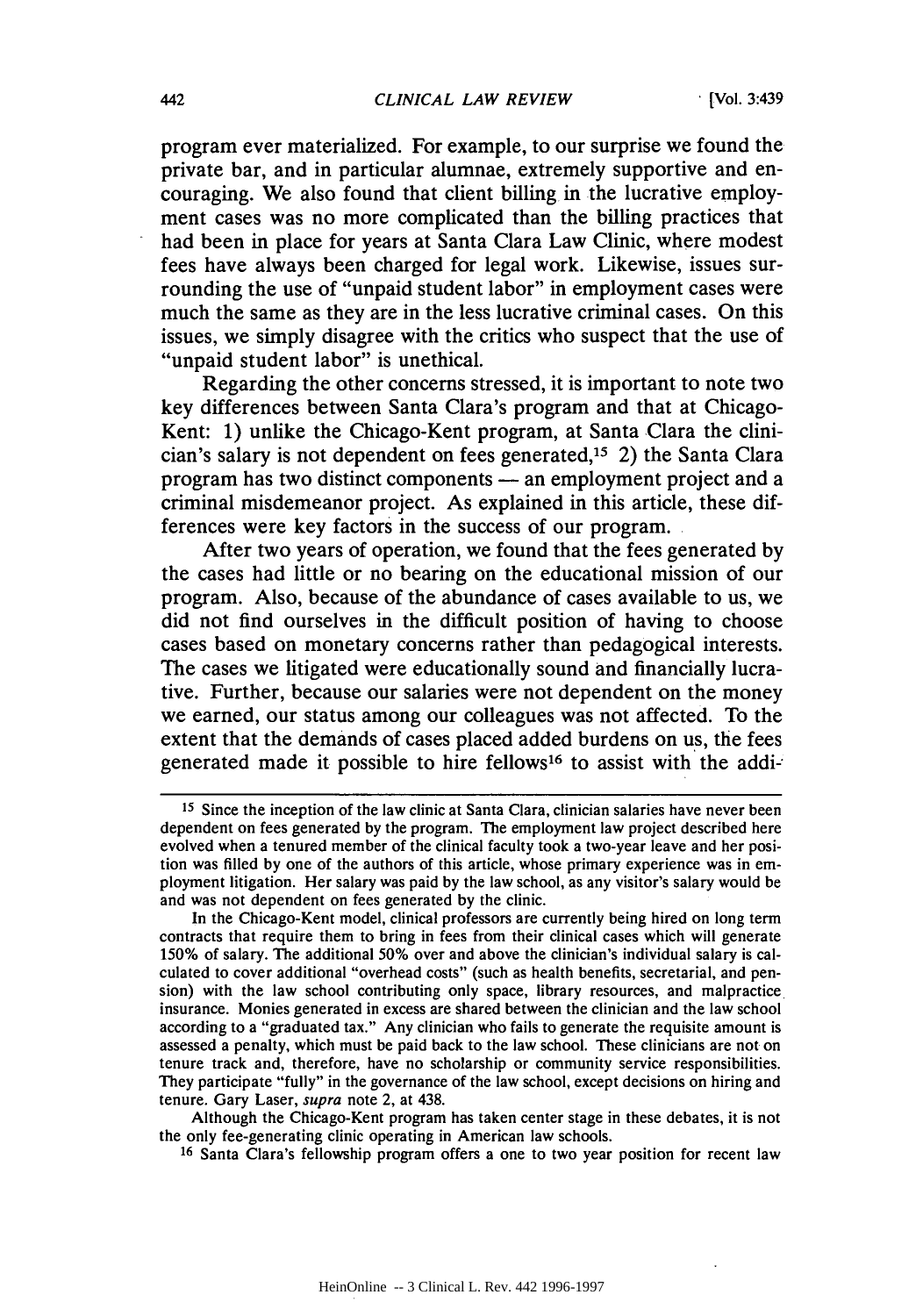Spring **19971**

tional work, freeing us up to pursue scholarship. Lastly, the combination of criminal cases (where we continued our on-going work representing indigent defendants, battered women and people with AIDS) and employment cases (where, as it turned out, we represented clients who might not otherwise have found competent representation) allowed us to enhance the public interest work of Santa Clara's Law Clinic, a goal that has long been central to this program.

In this article, we focus primarily on the employment rather than the criminal component of the program. We did this because the criticisms of fee-for-service clinics hinge on the demands of complex cases that generate substantial fees, which is more characteristic of our employment cases than our criminal cases. The employment cases tend to be more protracted than the criminal cases and, while the criminal cases do generate modest fees, the employment cases demand a more substantial contingency fee following successful resolution of the case. Our emphasis on employment cases is an effort to address head-on the concerns of our critics.

#### II. PEDAGOGICAL GOALS

The MacCrate Report outlines specific goals for legal education as ten fundamental skills: problem solving, legal analysis and reasoning, legal research, fact investigation, communication, counseling, negotiation, litigation and alternative dispute resolution procedures, organization and management of legal work, and recognizing and resolving ethical dilemmas;<sup>17</sup> and, four fundamental values: providing competent representation, striving to improve the profession, professional development, and promoting justice, fairness, and morality.<sup>18</sup> While there is general agreement among clinicians that these articulated goals and values are germane to clinical teaching, clinical programs vary as to which skills and values are emphasized.<sup>19</sup> Our experimental fee-for-service clinic attempted to embrace the pedagogical goals and values outlined in the MacCrate Report and one additional goal: to earn enough money to make a significant contribution to the cost of providing clinical legal education to our students. Since,

**<sup>17</sup>**MACCRATE **REPORT,** *supra* note 3, at 138-40, 141-207.

graduates interested in law teaching. The program targets law graduates traditionally underrepresented in law teaching, providing financial and peer support. Fellows have the opportunity to collaborate with experienced law teachers and are encouraged and supported in the publication of legal scholarship. A stated goal of the program is to advance the public interest mission of the law school and as such, fellows have a natural place in Santa Clara's Law Clinic.

**<sup>18</sup>***Id.* at 140-41, 207-21.

**<sup>19</sup>***See, e.g.,* Homer C. LaRue, *Developing an Identity of Responsible Lawyering through Experiential Learning,* 43 HASTINGs L.J. 1147 (1992).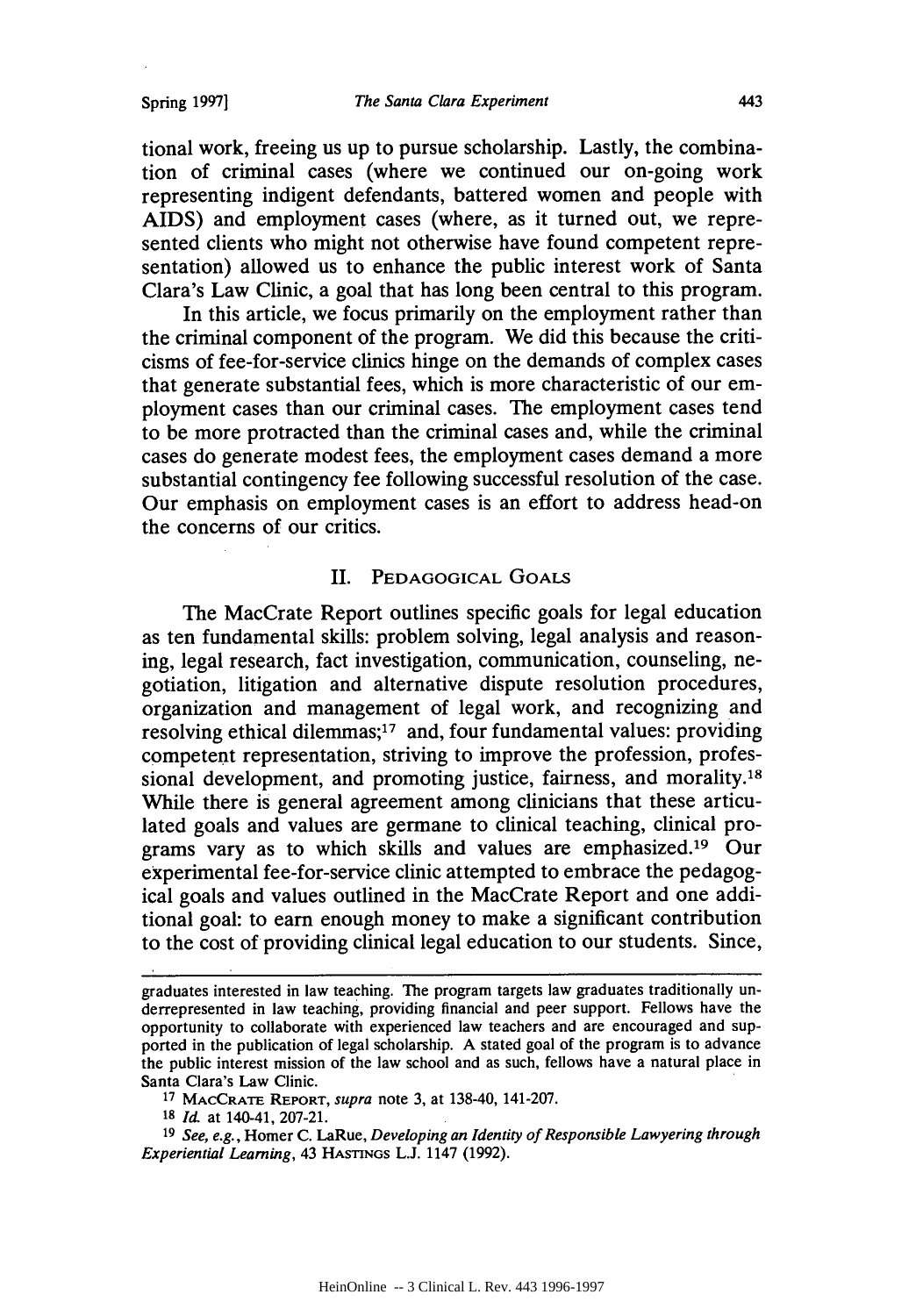unlike other fee-generating models, we were not saddled with the burden of having to raise our own salaries, we were not overly concerned with the amount of money we would raise. In fact, the income we did earn exceeded what we believed possible over so short a period of time.

# III. EXPERIENTIAL **LEARNING** THROUGH **A REFLECTIVE** PRACTICUM

Much of learning theory supports the idea that adults learn best through experiential learning.20 Consistent with this theory, role assumption has always been a "defining feature of clinical education."<sup>21</sup> Although traditional legal education has been almost exclusively theoretical, the goal of clinical legal education has been to "bridge the gap between the theory of the classroom and the practice of the real world."<sup>22</sup> Clinical legal education integrates abstract theory into actual legal problems. Through clinical education, students can learn how the practitioner confronts a situation of uncertainty and uniqueness, reflects on the issues presented, and solves real-life legal problems. Clinical education prepares students to respond to the challenges posed in practice where one is confronted with problems that cannot be solved **by** the routine application of theory because they do not present themselves as "well formed structures" to which pure theory can be applied.<sup>23</sup> The competent practitioner is challenged to "construct" not only a solution but the problem itself.<sup>24</sup>

A challenge for clinical educators is to develop a reflective practi-

'Clinical Legal Studies' includes law student performance on live cases or problems, or in simulation of the lawyer's role, for the mastery of basic lawyering skills and the better understanding of professional responsibility, substantive and procedural law, and the theory of legal practice. The performance or simulation of the lawyer's role may include one or more of the following: 1) representing or assisting in representing a client in judicial, administrative, executive, or legislative proceedings; 2) assisting a client as office or house counsel; or 3) undertaking factual investigations, empirical research, policy analysis, and legal analysis on behalf of a client. Guidelines at 14.

22 Donald A. Schon, *Educating the Reflective Legal Practitioner,* 2 **CLIN.** L. REv. 231, 247 (1995).

*<sup>20</sup>*See, e.g., Frank S. Bloch, *The Androgogical Basis of Clinical Education,* 35 **VAND.** L. REV. 321, 325 (1982).

<sup>21</sup> Peter Toll Hoffman, *Clinical Course Design and the Supervisory Process,* 1982 **ARIz.** ST. L.J. 277, 283 (citing the Association of American Law Schools-American Bar Association Committee On Guidelines For Clinical Legal Education, Guidelines For Clinical Legal Education (1980) [hereinafter Guidelines] at 12, which defines clinical legal education as follows:

**<sup>23</sup> DONALD** A. SCHON, **EDUCATING** THE REFLECTIVE PRACTITIONER 3-4 (1987).

**<sup>24</sup>** *Id.* Schbn observes that the problems of the real world often do not present themselves as problems at all, rather they appear as "messy, indeterminate situations" upon which the practitioner must first impose order in order to find an appropriate solution.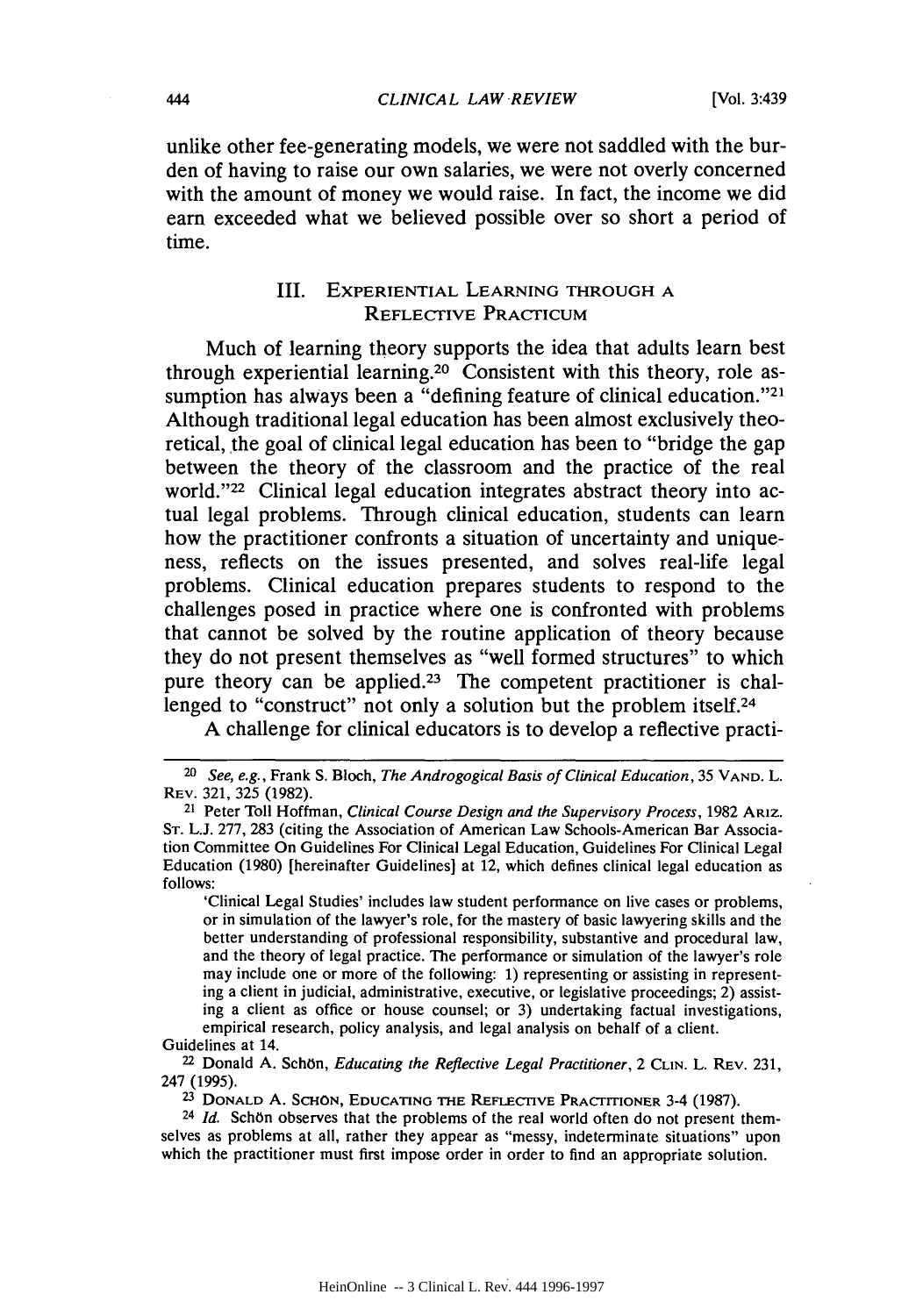cum that examines what it is that competent professionals do when solving problems in the "indeterminate zones of [legal] practice" which are riddled with "uncertainty, uniqueness, and value conflict."25 In his influential work on educating professionals, Donald Schon argues that a professional is, in essence, an artist and that artistry cannot be taught, but that it can be coached.<sup>26</sup> Thus, central to this learning theory is the notion that "artistry," as taught in the practicum, is a collaborative process involving learning that occurs when the student performs and reflects, when the coach critiques and demonstrates, and when students learn from each other.<sup>27</sup> The coach's role is seen as "demonstrating, advising, questioning and criticizing. **"28**

The final step in a reflective practicum is a discussion of the process that has just occurred and an articulation of what was done and why. This "reflection on reflection-in-action" provides the model for the future professional's critique of her own performance throughout her professional life, and thus encourages continued professional growth.

The general consensus among clinicians is that a primary goal of clinical education should teach students to become "reflective practitioners."<sup>29</sup> Critics argue that a reflective practicum is not possible in a fee-for-service clinic. Our experience at Santa Clara refutes that conclusion. With our model, we were able to concentrate on teaching students to become reflective practitioners in a clinic that generated substantial fees.

#### IV. A **FEE-FOR-SERVICE CLINIC AS** A REFLECTIVE PRACTICUM

Consistent with the broad goals of the MacCrate Report, our aim at Santa Clara was to create a reflective practicum emphasizing skills theory and application,<sup>30</sup> "reflection-in-action" (learning from doing) and "reflection on reflection-in-action" (later thinking about what you

**30** We are using the term "skills theory" to emphasize that the dichotomy between "theory" (as taught in traditional Langdellian classrooms) and "practice" is false. Every skill practiced by lawyers is replete with theory, and the intern who learns only application without theory has acquired knowledge that is already obsolete. *See generally* Mark Spiegel, *Theory and Practice in Legal Education: An Essay on Clinical Education,* 34 UCLA L. REV. 577 (1986).

**<sup>25</sup>***Id.* at 6.

**<sup>26</sup>** *Id.* at 17.

**<sup>27</sup>** *Id.* at 38.

**<sup>28</sup>***Id.* at 38.

**<sup>29</sup>***See, e.g., Report of the Committee on the Future of the In-House Clinic,* 42 J. **LEGAL EDuc.** 508, 513 (1992); Anthony G. Amsterdam, *Clinical Education* - *A 21st Century Perspective,* 34 **J. LEGAL EDUC.** 612, 616 (1984); Michael Meltsner & Phillip G. Schrag, *Scenes From A Clinic,* 127 U. OF PA. L. REv. 1, 2 (1978); William P. Quigley, *Introduction to* Clinical Teaching for the New Clinical Law Professor: A View from the First Floor, 28 Ak-RON L. REv. 463, 474 (1995).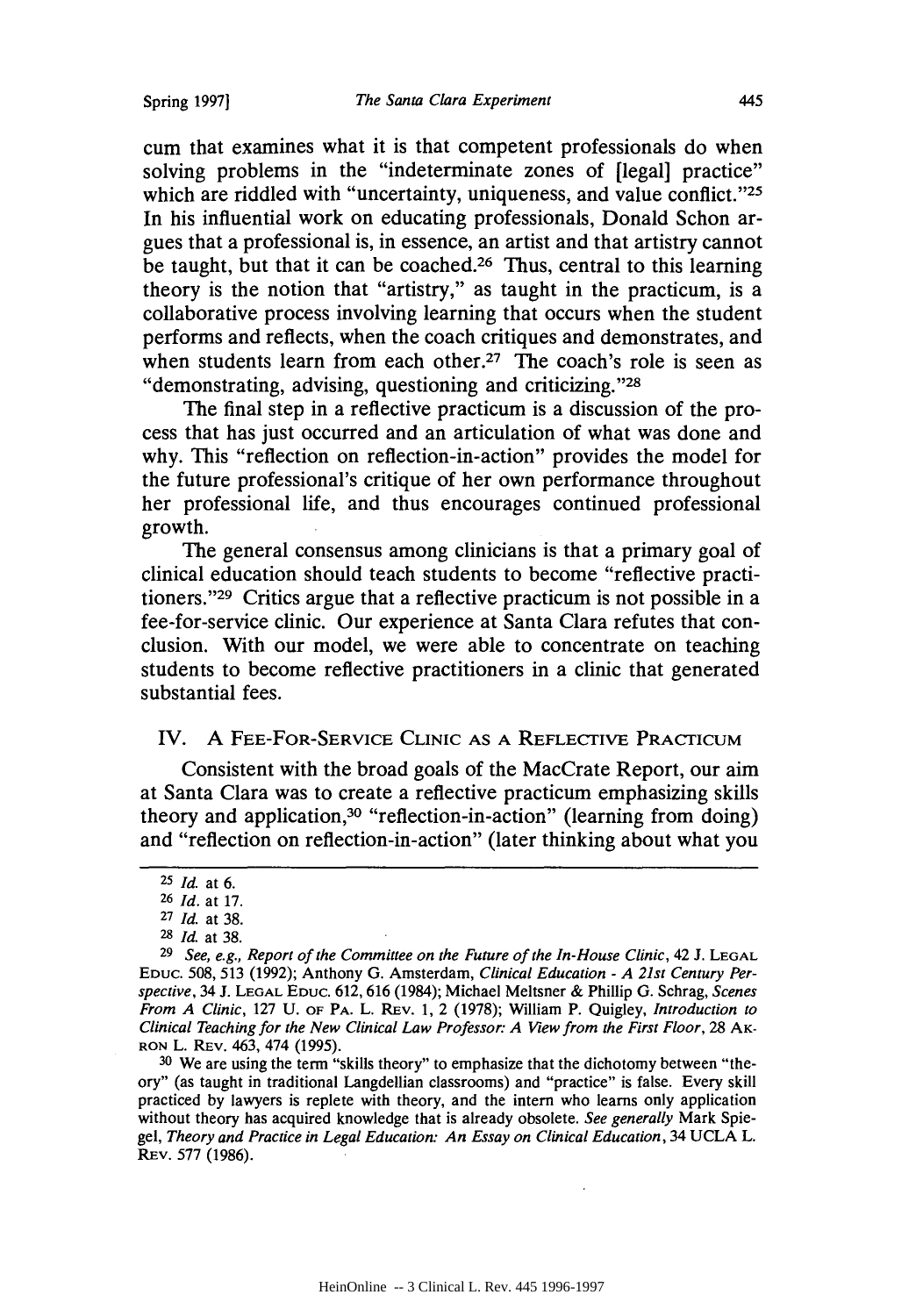did to improve your performance in the future).3' Because our program was a litigation clinic, students were also naturally confronted with issues of role and professional identity, ethics, and "fact skepticism."<sup>32</sup> A central objective of this reflective practicum was to expose students to a wide range of experience. To this end, we assigned each student to both criminal misdemeanor and employment cases.33 **This** mix of cases provided the opportunity for students to assume full responsibility for some cases and to work collaboratively with a supervisor on others. It offered students exposure to clients from a variety of socio-economic backgrounds and provided opportunities for confronting issues of diversity, service, and justice.

Our teaching methodologies were both directive and nondirective; we employed role assumption (live client and simulation), evaluation, modeling, demonstration, and didactic and dialectical forms of teaching.34 We utilized a combination of readings, lecture, demonstra-

Schön, *Educating The Reflective Legal Practitioner*, supra note 22, at 247.

**<sup>32</sup>**The term "fact skepticism" has been defined as "the idea that the legal system is. incapable of reconstructing the complexity of past events with enough accuracy to afford certainty to decision makers or observers about what has occurred and what should occur." Phyllis Goldfarb, *Beyond Cut Flowers: Developing a Clinical Perspective on Critical Legal Theory,* 43 HASTINGS L.J. 717, 718 (1992).

**<sup>33</sup>**Employment cases are complex and thus are ready targets for critics who believe hard cases have no place in clinical programs. As we explain in this article, however, we found employment cases very useful in the clinical setting. For a view that advocates taking tough cases to broaden student experience, to challenge the clinician, and to keep the practice interesting, see Paul D. Reingold, *Why Hard Cases Make Good (Clinical) Law, 2* **CLIN.** L. REv. 545 (1996). Reingold's "benchmark of the 'hardness' of.the case is the extent to which it: (1) poses the risk of taxing the program's resources; (2) may be controversial either in the public eye or to some constituent group of the law school; (3) is likely to outlive (figuratively if not literally) the students assigned to it; and (4) presents legal issues of a scope, scale, character, or complexity not ordinarily handled by the program." *Id.* at 546-47.

34 This mix of methodologies has been explored by several authors. *See* Mina Kotkin, *Reconsidering Role Assumption in Clinical Education,* 19 N.M. L. REv. 185 (1989); Hoffman, *supra* note 21. Hoffman explores in depth the various learning and teaching methodologies. For instance, he observes that role assumption, coupled with evaluative critique, is particularly well-suited to teaching lawyering skills such as interviewing, negotiating, developing case strategy, and trial advocacy. Hoffman argues, however, that a combined method of "demonstration, role assumption and evaluation is a far superior method of teaching lawyering skills than reliance on any one method" because it is not only more efficient, it also permits more "complete and in depth" exploration of the subject matter than is strictly

**<sup>31</sup>** The term "reflection-in-action" and "reflection on reflection-in-action" are additional terms coined by Donald A. Schön. Schön defines "reflection-in-action" as:

<sup>[</sup>a] process by which a new response is generated in the situation, in response to surprise and under conditions of uncertainty, in a way that involves on-the-spot experimentation and that does not necessarily take place in words **. . .** reflection on reflection-in-action is an attempt to describe the knowledge that was generated and the conditions under which it was generated and on the on-the-spot experimentation that was carried out. The two of these in combination **...** are **...** a major part of what counts as artistry in practice.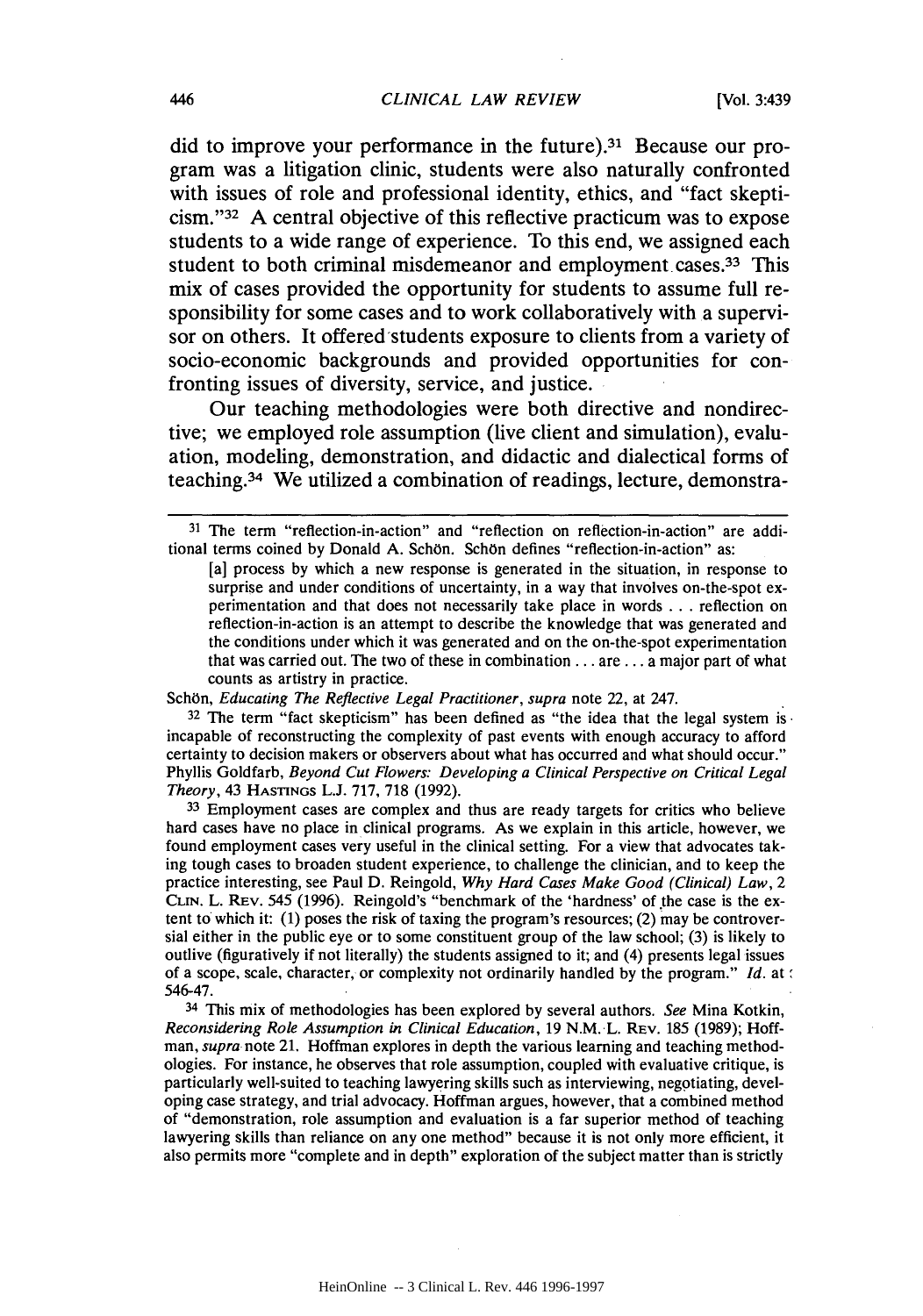tion, and simulation early in the semester so that students could be oriented quickly and provided with a theoretical framework for later tasks in role.35 As students became acclimated to their roles and the substantive and procedural law applicable to the cases, they took on increasing responsibility for planning and making difficult strategic and tactical decisions. <sup>36</sup>

Students worked in teams on both criminal and employment cases. **A** team of two students was given responsibility for each criminal case and, depending on the complexity and stage of the employment case, four to six students were assigned. Continuity was assured **by** two methods: **1)** memoranda detailing the progression of the case, and 2) "senior associates" (students taking their second semester of clinic) who acted as bridges for clients and helped orient new students to the cases.

Both directive and non-directive teaching methods were used depending on the difficulty of the task and the sophistication of the individual student. Some clinicians advocate a purely non-directive teaching methodology for even the most mundane tasks, arguing that it is essential in the setting of the reflective practicum to permit learning through repeated trial and error.37 Others have questioned the

**35** "Skills training," particularly emphasizing interviewing and counseling skills, is introduced early in the semester during a weekend "boot camp" which has long been a part of Santa Clara's clinical program. During the remaining weeks of the semester, we covered topics such as case theory and theme, negotiation, civil and criminal procedure, motion practice, discovery, taking and defending depositions, and trial advocacy skills. Several classes were used to refine case theory or strategy in cases we were actually working on or to conduct simulations of actual hearings or depositions for which students were preparing. At times we involved outside speakers, including members of our faculty, and we frequently involved the clients themselves.

**36** Peter Toll Hoffman has described this "staged supervision" concept in detail. *See* Peter Toll Hoffman, *The Stages Of The Clinical Supervisory Relationship*, 4 ANTIOCH L. J. 301 (1986). At Santa Clara, we found that it was relatively easy to move through all three stages in supervising student handling of misdemeanor cases, producing at the last stage a supervisory relationship in which the student acts as lawyer and the coach acts merely as "confirmer and guider." *Id.* at 309. The complexity and prolonged life of our employment cases, however, precluded us from moving farther than stage two in which the intern and supervisor engage in a collaborative effort. *See id.* at 307.

**.37** *See, e.g.,* Aiken et al., *supra* note 34, at 1073-1075. The authors recount a situation in which interns had puzzled for eight weeks over a social security regulation that was problematic for their client's case. Even though the supervisors knew of another helpful regulation, they refrained from sharing this information so that the students could experience the

called for in a given situational problem. *Id.* at 286. Role assumption is less suited to conveying comprehensive knowledge of broad subject matter because it is less organized and too inefficient. *Id.* at 287. Many clinicians take issue with this approach and maintain that the only acceptable methodology is strict role assumption coupled with nondirective teaching. *Compare* Jane Aiken et al., *The Learning Contract in Legal Education,* 44 MD. L. REv. 1047, 1073-75 (1985). In the Santa Clara project, we rejected a completely nondirective approach for handling our employment caseload because of the sheer complexity of this type of litigation.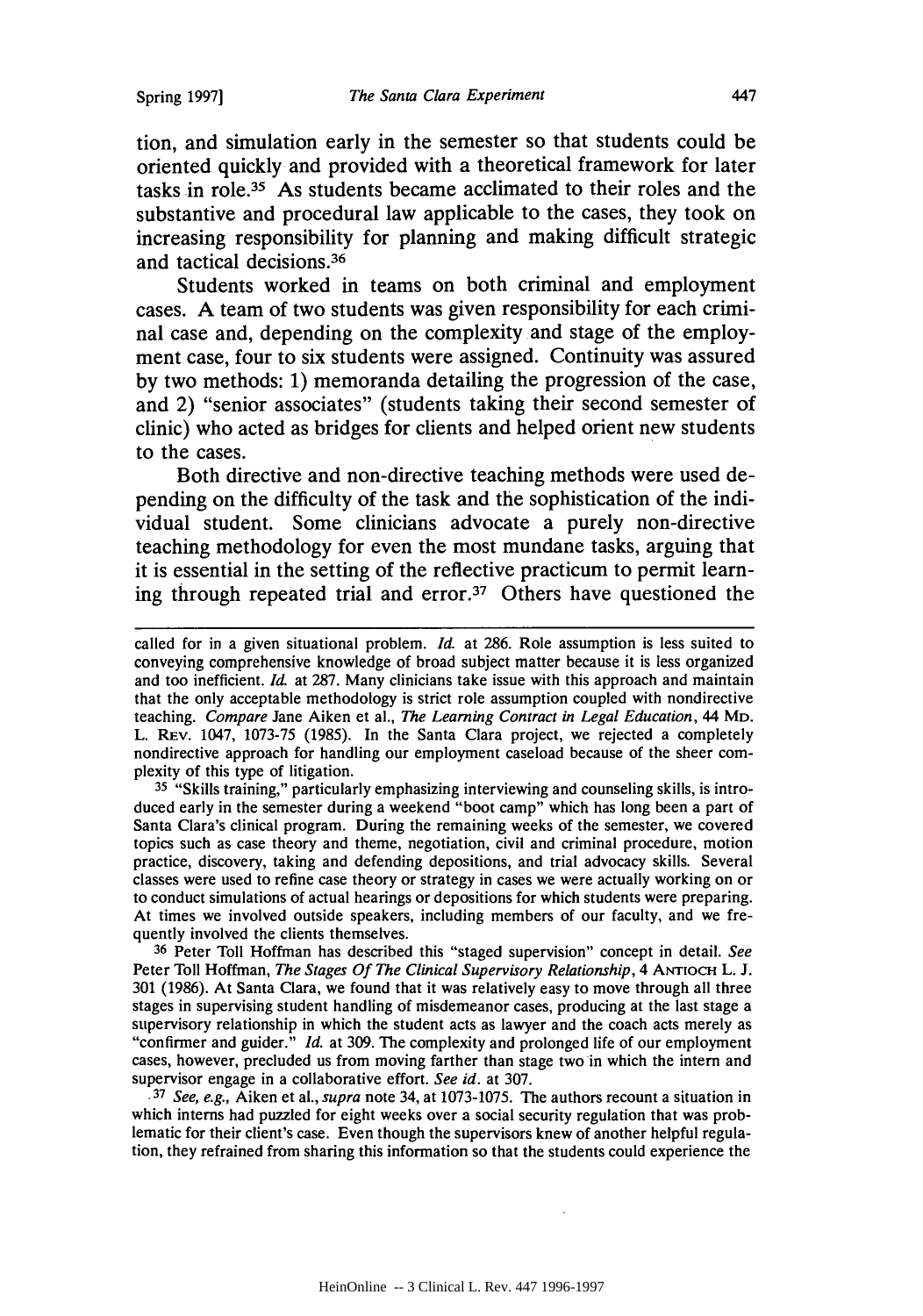pedagogical value of so rigid a methodology especially in the earliest stages of clinical training.<sup>38</sup>

In her article critiquing fee-generating clinics, Lisa Lerman, a strong advocate of non-directive teaching, offers an "illustration [of] the quality of reflection that is possible in academic clinical teaching" and argues that *"fee-for-service clinical teaching offers significant disincentives to this type of teaching.* "<sup>39</sup> One such illustration is of a typical call to opposing counsel. She reports:

a phone call to opposing counsel asking for a week's delay in a hearing date might be discussed at several case team meetings .... [T]he case team might discuss whether the request should be made by telephone, letter, mailgram or personal contact; who should make the call and to whom she should speak; how the request might be phrased. Team members might anticipate the range of possible responses, and might consider whether anything had to be given up as the price of making the request; this inquiry might lead to a re-evaluation of the decision to ask for a postponement. The interns might rehearse the contact with the lawyer by role playing it. After the actual contact was made, another case team meeting might be used to review the outcome. This retrospective review might include significant emphasis on process, such as an examination of whether the interns followed up any leads of the opposing counsel (such as hints about settlement) and if so, whether they did so by design or out of deference to the opposing counsel's greater experience. The case team might look at which intern did the most talking during the contact, and why, and at the emotions of the call and how they affected the outcome. The advisors would raise questions that the interns did not themselves identify, until the subject had been covered thoroughly. The meeting might conclude with an intern-run evaluation of what they had learned from this scrutiny of a minor incident. <sup>40</sup>

In Professor Lerman's example, through a "reflective learning" process, students learned the value of planning and gained confidence in the lawyering role and insight into their own role in professional collaboration. In our experience, valuable lawyering skills need not necessarily be taught in the context of a "minor event."<sup>41</sup> These skills can be taught effectively in the context of complex and factually-rich legal problems, while at the same time increasing students' under-

è

satisfaction of finding it for themselves and learn how to deal effectively with complex regulations. *Id.* at n.88.

<sup>38</sup>*See, e.g.,* Hoffman, *supra* note 36, at 303-05; Kotkin, *supra* note 34, at 199-200.

<sup>39</sup> Lerman, *supra* note 2, at 691 [emphasis added].

<sup>40</sup>*Id.* at 692 (citing Aiken et al. *supra* note 34, at 1054 n.33).

<sup>41</sup>*Id.* The characterization of this example as a "minor event" was taken from Lerman's article.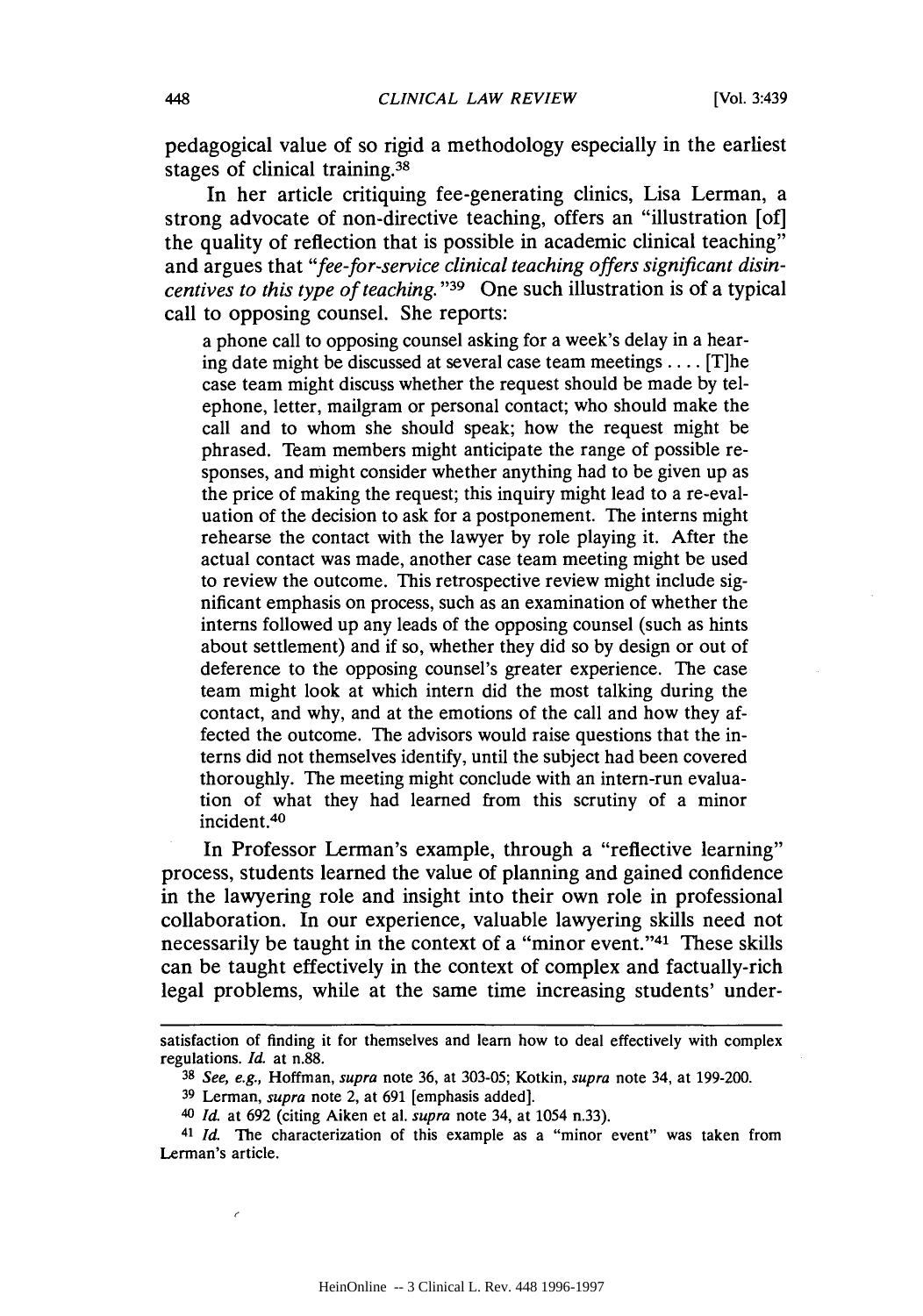standing of legal theory and case analysis. The fact that these complex legal problems might arise out of an economically profitable case need not affect the outcome.

In our program we achieved positive results by preselecting critical stages of cases for intense scrutiny by all of the students, (e.g., client interviewing and case evaluation, theory and theme development, taking and defending depositions, counseling, court hearings, various alternative dispute and negotiation opportunities, and trials). The reflective learning process also occurred spontaneously during case conferences and in one-on-one supervision meetings with students.

#### *A. Reflective Learning in Fee-for-Service Cases*

Each semester, a criminal and an employment case were selected as the focal point of two extended classes on case theory and theme. Students were assigned preparatory readings on theory and theme development<sup>42</sup> and given a short factual memorandum prepared by the students assigned to the case chosen as the focal point of the class, along with supporting case material.<sup>43</sup> After a lecture on theory and theme formulation, theory and theme were discussed in the context of the actual case. All of the students and supervisors raised questions, much like medical rounds, testing the strengths and weaknesses of the case, and suggesting areas for further investigation and refinement.<sup>44</sup> These classes were lively and of great interest to students. An illustration of the reflective practicum in operation at Santa Clara can be seen in the following examples.

#### *1. An Employment Case: A Class on Theory and Theme*

A typical employment case presents a unique challenge to clinical teaching. Unlike the criminal cases, the employment cases routinely involve numerous witnesses, the review of volumes of documents, and they often take several semesters to complete. As a result, the employment cases do not offer students the same ready opportunity for independence in case-planning and execution as the criminal cases. This is central to the criticism that complex cases do not permit reflec-

<sup>42</sup> We typically assigned one of the following: Edward J. Imwinkelreid, *The Development of Professional Judgment in Law School Litigation Courses: The Concepts of Trial Theory and Theme,* 39 **VAND.** L. REV. 59 (1986); **DYNAMICS OF** TRIAL PRACICE, (R.L. Carlson & E.J. Imwinkelreid 2d ed. 1995).

<sup>43</sup> For example, in criminal cases, students were routinely given a copy of the police report and a summary of witness statements.

<sup>44</sup> Tentative themes are offered, critiqued, and refined. The class is videotaped for later review by the student who will prepare the theme and theory memorandum and students who are later assigned to the case.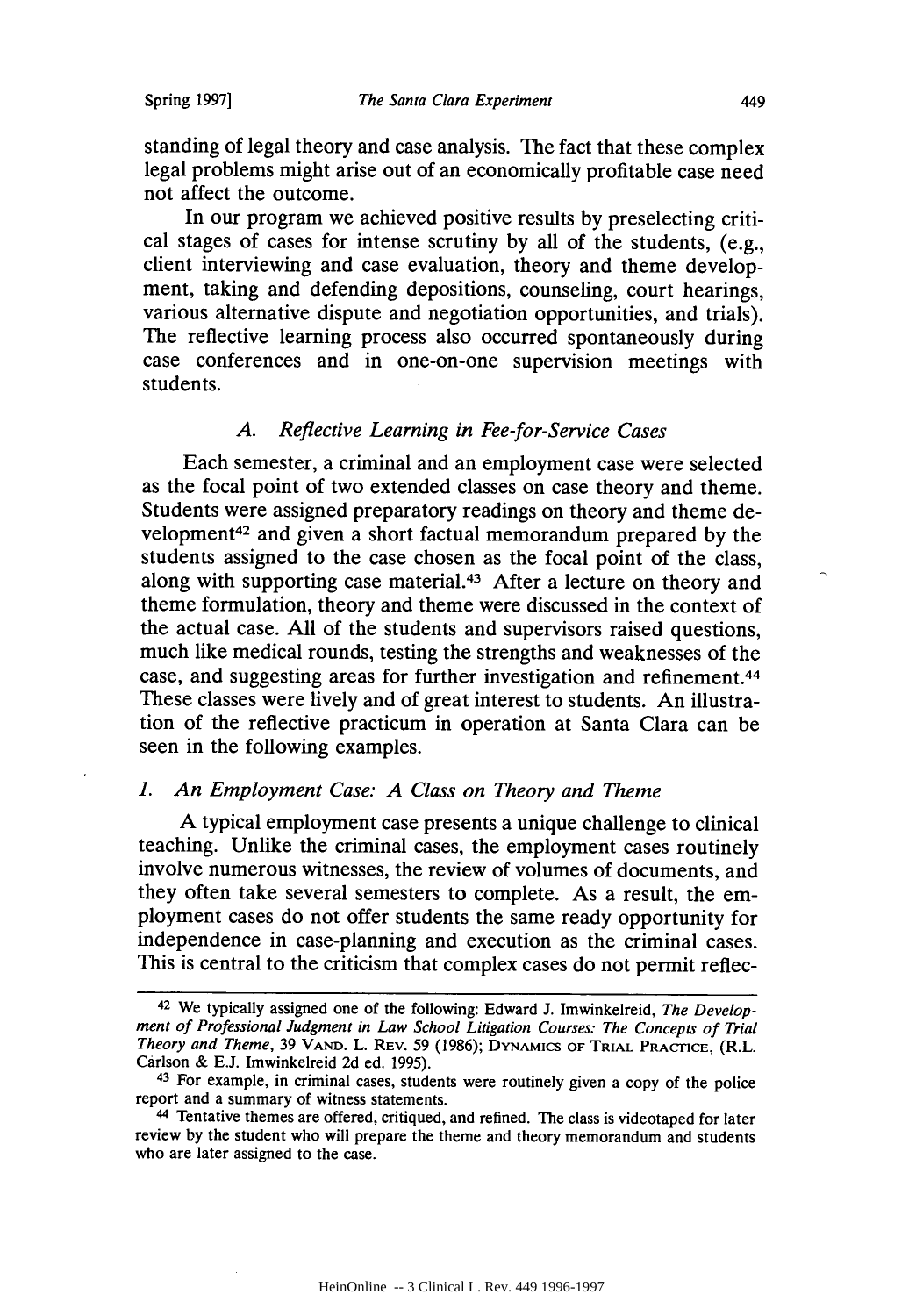tive learning. Mindful of these differences, in the employment cases we adopted a more collaborative model and a more directive supervision style in the early stages of the student's experience. We anticipated that absent sufficient direction, students would become overwhelmed by the cases' complexity.<sup>45</sup> In structuring the supervision of the employment cases, we adjusted our methodology to accommodate this concern.<sup>46</sup>

At the beginning of each semester, in addition to training on interviewing and counseling, we gave a lecture covering the basic substantive and procedural law applicable to employment and employment discrimination cases.<sup>47</sup> Following an initial client interview,48 students prepared a memorandum detailing the facts learned, possible causes of action, and ideas for additional investigation. During a meeting of the students and supervisor to review the memorandum, students were queried about their tentative theory of the case, possible legal issues, and factual strengths and weaknesses of the case. **A** decision was then made to accept or reject the case, or to conduct further legal research or factual investigation.<sup>49</sup>

46 We decided to handle no more than four active employment cases at any time. We felt that a greater caseload would reduce available supervision time to unacceptable levels and place an unnecessary strain on financial resources. Our litigation was funded by monies generated from early settlements of cases and by arranging co-counseling agreements with alumnae who sought clinic help on cases. This method of funding is only marginally acceptable. The law school should be willing to provide monies for a start-up litigation fund. An investment of \$25,000 would be sufficient for this purpose, and easily can be repaid within the first eighteen months of the clinic operation. Faculty in our combined clinic also teach classes in the regular curriculum (criminal law and evidence). If clinic faculty had no additional teaching load, and if fellows were added to the program, as we will advocate later in this article, the number of active cases could be increased.

47 During the first semester of the program, before we had a full caseload, all students were assigned intake functions during their regularly scheduled office hours. A form was developed to aid students in covering relevant topic areas in an initial telephone screening of cases. Students prepared a memorandum following the initial screening which set forth the client's problem, a brief factual narrative, and a recommendation on whether a more extensive interview should be conducted. Within forty-eight hours of the initial screening, the intern met with the supervisor to review the memorandum. At that point, a decision was made to reject the case, conduct further questioning by telephone, or bring the prospective client in for an in-depth interview.

48 The initial client interview in an employment termination or sexual harassment case normally takes three hours and is handled by two students. With the consent of the client, the interview is videotaped for later evaluation and critique.

49 In evaluating the merits of the case, interns are encouraged to look ahead towards the likely outcome at trial or non-trial disposition, and consider a host of variables. The variables that are considered and later discussed with the client include: whether the causes of action are likely to survive dispositive motions; the strength of likely employer defenses; the range of recovery, less likely mitigation and the costs of suit; whether the target defendant is able to pay a judgment; the egregiousness of the employer conduct and

<sup>45</sup> This tendency for students to become overwhelmed in the earliest stages of role assumption is noted by Peter Toll Hoffman, *supra* note 36, at 303.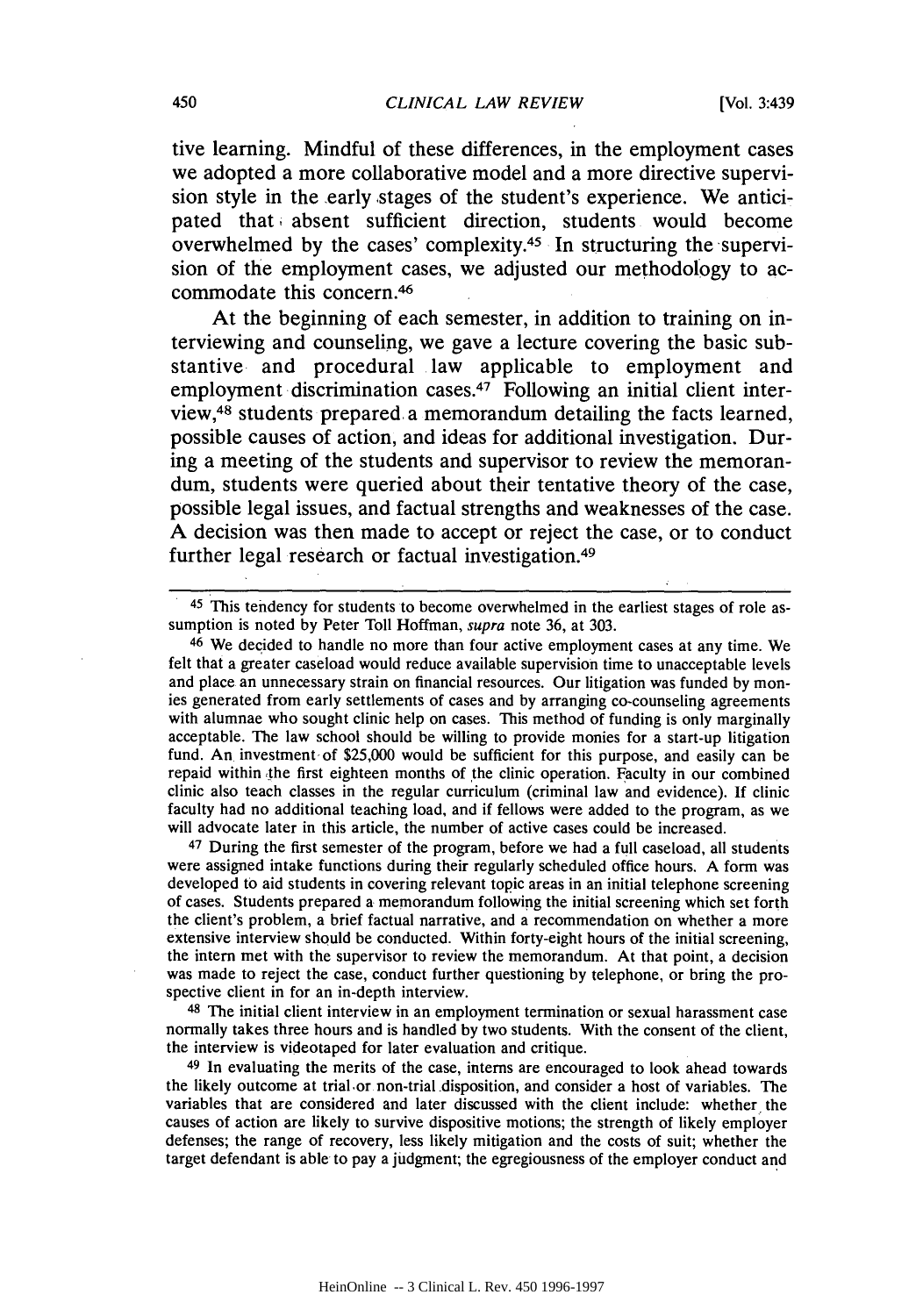Once a case was accepted, two additional students were assigned as co-counsel and weekly case conference meetings were scheduled. At the first weekly meeting, students were challenged to develop a case plan<sup>50</sup> and budget. Based on that work, students assumed responsibility for conducting further research, conducting witness interviews, developing a "cast of characters,"<sup>51</sup> and preparing a chronology of events, an organizational chart, a case calendar, a methodology for document control and retrieval, a filing system, and the first draft of a theme and theory memorandum<sup>52</sup>.

In the following case example, we represented a mid-level manager who had been terminated from employment after eight years with a Silicon Valley electronics firm. He had received excellent performance reviews and salary increases in each year prior to his termination. At the time of his termination, the client (then **55** years old) was told that he was being let go for performance problems, none of which had been documented or had been the subject of any prior discipline. **The** company was defending **by** claiming that plaintiff was employed at-will and could be fired without a showing of just cause. The defendant also claimed that the plaintiff had been fired for a number of performance problems for which he had been verbally warned.

In preparation for the class, which was attended by the client,<sup>53</sup>

**<sup>51</sup>**The "cast of characters" is a useful tool for organizing information in one place on all potential plaintiff and defense witnesses. It, like many of these documents, is supplemented and revised over the life of the case. The document includes: personnel background, employment history, position and job title with employer, events the character witnessed or has personal knowledge of, documents in his or her possession, and anticipated testimony. *See* **JANICE GOODMAN ESQ.** & CHRISTOPHER **BELLOW, EDS., EMPLOYEE** RIGHTS LITIGATION: **PLEADING** *&* PRACTICE § 1.03[5] (1995).

**52** The theme and theory memorandum is the heart of the case. It sets forth the elements of the prima facie case, incorporating the facts initially developed through the client interview, anticipates possible defenses, and begins the development of a narrative. This is the unifying document that will guide future discovery strategies. Although one intern generally writes the document, its development is a collaborative event involving the entire body of clinic students.

**<sup>53</sup>**We initially conducted the theory and theme classes without the client because we were concerned that students would feel constrained in offering criticism of the client's behaviors on the job, raise issues of personal responsibility, or argue strenuously for the rights of the employer. On the other hand, we felt that we lost much of our client-centered approach by not including the client. Finally, we decided to invite the client to participate.

its impact on damages; whether the client is sympathetic or has "jury appeal"; the psychological impact of protracted litigation on the client; whether the client's version of the facts is corroborated; and a host of other case specific issues.

**<sup>50</sup>** Generally, the students correctly identified witnesses who must be interviewed, **po**tential deponents, and the need for a chronological narrative. At this stage of the case, however, students rarely realized the need for other early case-management tools like the cast of characters, case calendar, document management, and theme and theory memorandum. These would be suggested by the supervisor and discussed as a group.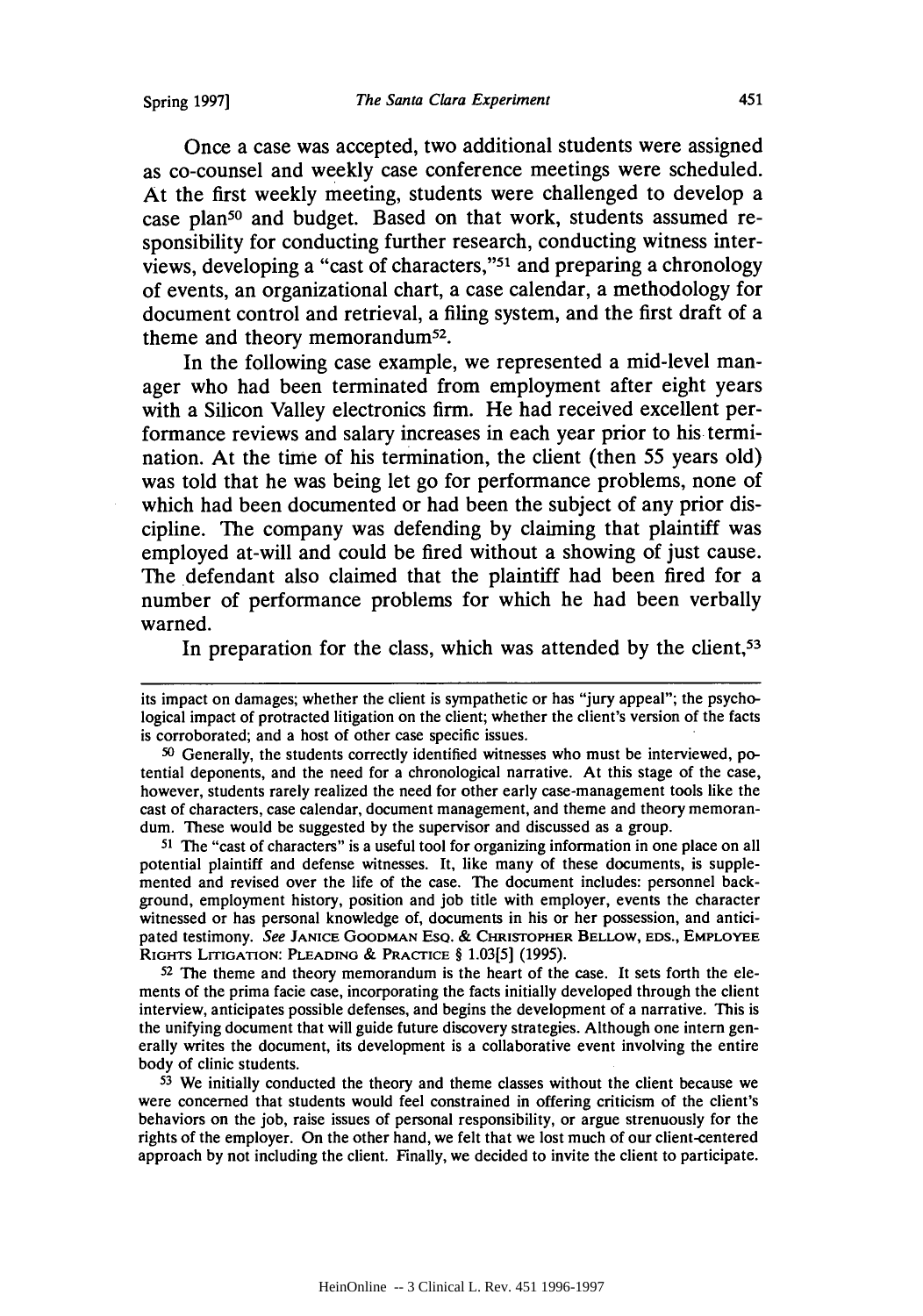the students assigned to the case met with the clinic supervisor and isolated what they considered to be the strongest facts for the plaintiff. At the class, the facts were listed on the blackboard:

- 1) his eight years of employment prior to termination;
- 2) his eight years of good performance reviews;
- 3) his annual salary increases of between eight and ten percent (the norm was five to six percent);
- 4) the company's progressive discipline policy that was not followed in his termination;
- 5) his retirement and stock option plan which indicated the company's commitment to a long-term relationship with him.

The dialectical portion of the class began by reviewing the jury instructions for the five causes of action raised in the case.<sup>54</sup> After some initial discussion, one of the theories of recovery was easily rejected because of problems with proof. We then asked students to assume the role of jurors in the case and tell us what facts they needed to know to decide the case on the remaining theories.

A portion of the discussion follows:

| Student #1: | Why did [client] think he had an implied<br>contract [that he would not be terminated<br>except upon just cause]? I've worked in the<br>electronics industry and they always tell you<br>that you're "at-will" in your employment letter. |
|-------------|-------------------------------------------------------------------------------------------------------------------------------------------------------------------------------------------------------------------------------------------|
| Student #2: | What do you mean? An employer can't just<br>fire you for no reason. Employees have rights.                                                                                                                                                |
| Supervisor: | Well what about downsizing? Don't people lose<br>their jobs all the time?                                                                                                                                                                 |
| Student #2: | If the company has financial problems, they<br>have a right to let people go.                                                                                                                                                             |
| Supervisor: | Under the law is it presumed that people have<br>lifetime employment?                                                                                                                                                                     |
| (Silence)   |                                                                                                                                                                                                                                           |
| Supervisor: | What's wrong with a new manager coming in<br>and firing the old management team?<br>Shouldn't he have a right to work with people<br>he believes in?                                                                                      |

The results were uniformly positive. We found little constraint in student discussion and critique, added richness to the dialectic, and an increased rapport between the client and students.

<sup>54</sup> The causes of action were: breach of an express contract, breach of an implied contract, breach of a covenant of good faith and fair dealing, age discrimination, and wrongful discharge in violation of public policy.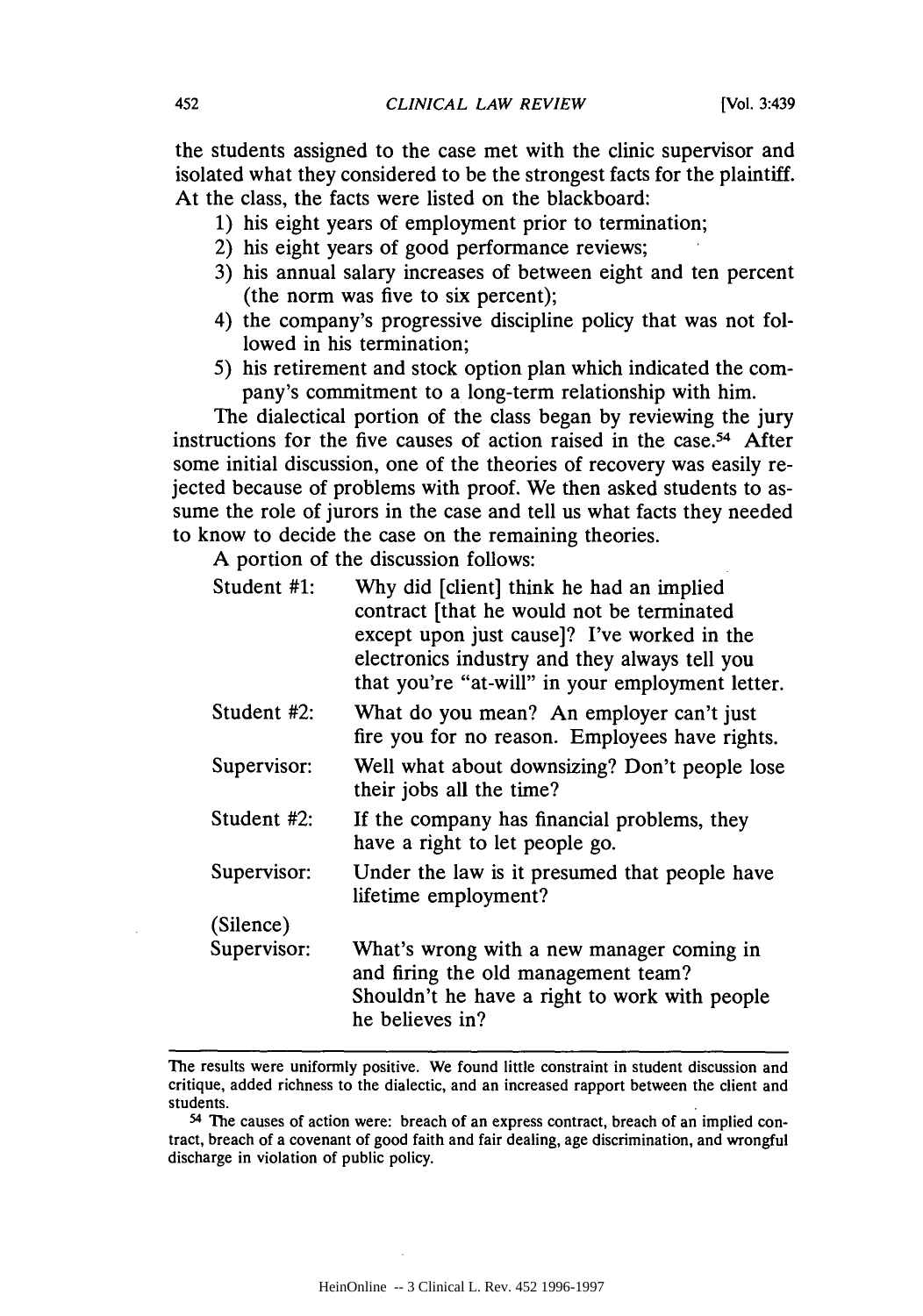(General agreement) Student #3: Student #4 (student assigned the case): Supervisor: Student #4: Student #3: Student #4: Student #3: Supervisor: Student #1: Supervisor: Student #1: Supervisor: Student #1: Student #4: Supervisor: No. I don't believe that. Employees should have rights too. In California there is a statute that says employment is presumed to be "at will." So is that the law? No, it's a rebuttable presumption. Under certain facts, the employee could have implied contract. Do we know whether [client] had an employment letter? What did it say? He did have a letter, but it was silent on the issue of how a termination could occur. What does the job manual say? The manual says all employees are "at will" unless someone at the level of a Vice-President or President says otherwise and then it must be stated in writing. Well that's it, isn't it? He didn't have a letter that said he wasn't an "at will" employee, did he? Is that it? What's the law on the issue? That's what I don't understand. They talk about an "implied term" arising from the conduct of the parties **...** what does that mean? What do you think it means? I don't know. What about the parol evidence rule? We did a memo on that issue in another class. The law in California is that what parties do is just as important as what they say in writing and might even override what's written. When can party conduct override a writing like the "at will" language in the manual?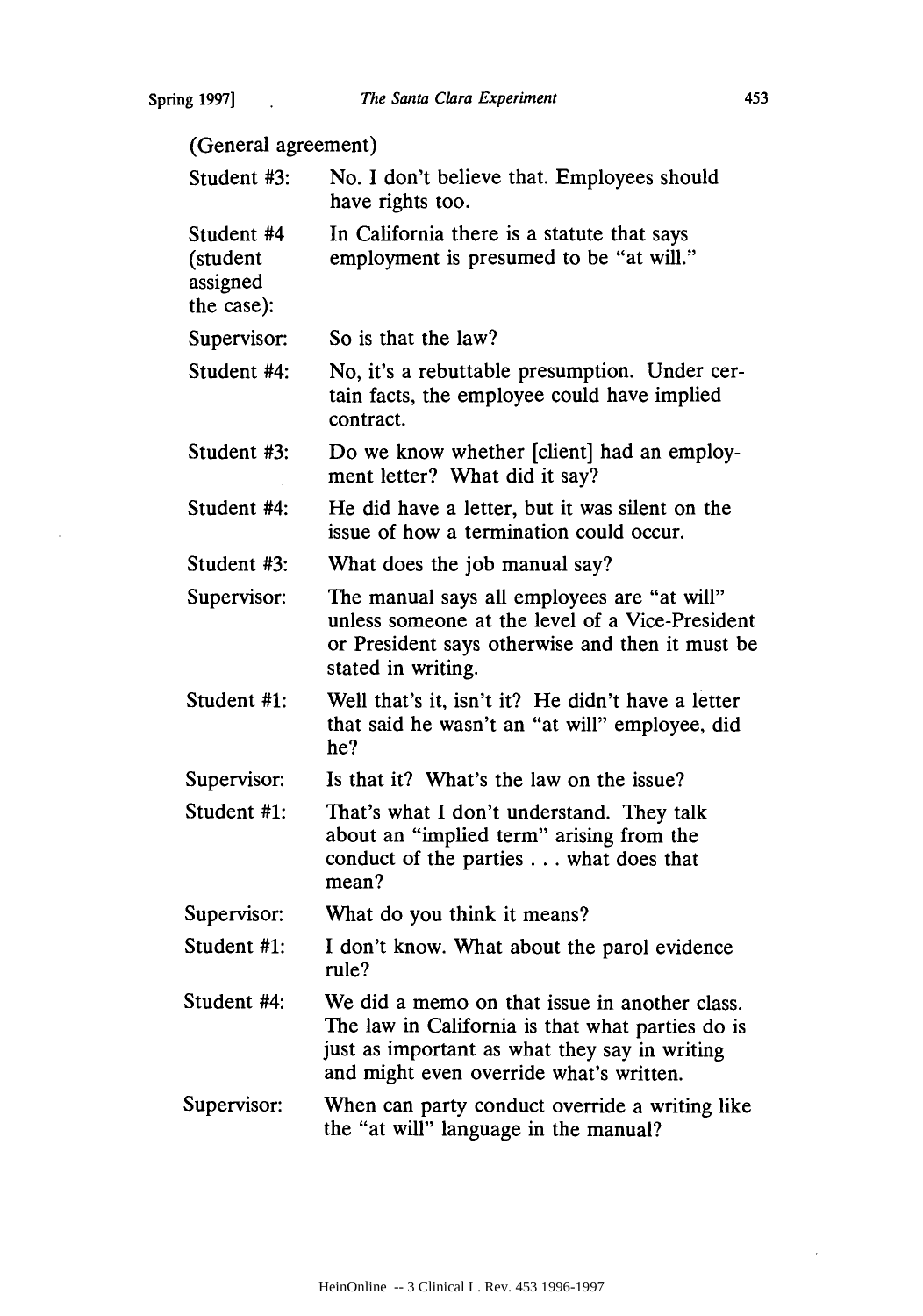$\bar{1}$ 

| Student #4: | Well, if it occurs after the fact, it might be a<br>contract modification, or if the language is<br>ambiguous and I think the manual is<br>ambiguous because it also talks about needing<br>to give oral and written warnings prior to<br>termination and [client] didn't get those.                                                                                                                                                                                  |
|-------------|-----------------------------------------------------------------------------------------------------------------------------------------------------------------------------------------------------------------------------------------------------------------------------------------------------------------------------------------------------------------------------------------------------------------------------------------------------------------------|
| Student #5: | I thought the parol evidence rule meant that no<br>contrary evidence could come in if the agree-<br>ment was in writing.                                                                                                                                                                                                                                                                                                                                              |
| Student #6: | You have to have an agreement first. What was<br>the agreement?                                                                                                                                                                                                                                                                                                                                                                                                       |
| Supervisor: | How do you think the courts will decide if<br>there was an integrated agreement and what<br>the agreement was?                                                                                                                                                                                                                                                                                                                                                        |
| (Silence)   |                                                                                                                                                                                                                                                                                                                                                                                                                                                                       |
| Supervisor: | Well, let's start by looking at the cases.                                                                                                                                                                                                                                                                                                                                                                                                                            |
|             | (Discussion of the case law followed.)                                                                                                                                                                                                                                                                                                                                                                                                                                |
| Student #1: | [to client] I'm still wondering why you thought<br>you had a contract.                                                                                                                                                                                                                                                                                                                                                                                                |
| Client:     | Ok, well.I was told when I was hired that the<br>company was growing and that I had a great<br>future with them, and that they wanted me to<br>come and grow with the company. Every time<br>I got a raise, my boss would say the same kinds<br>of things you know, good job, keep it up,<br>let's do the same thing next year and well,<br>we all knew that we couldn't just fire someone<br>without documentation Human Resources<br>was really adamant about that. |
| Student #5: | Did you have a contract at your last job?                                                                                                                                                                                                                                                                                                                                                                                                                             |
| Client:     | Yes, I thought I did. I had a secure job there<br>I only left because [defendant] was a bigger<br>company. I would have more responsibility,<br>more money, and an opportunity to move up in<br>the company.                                                                                                                                                                                                                                                          |
| Student #6: | Did [defendant] know that was what you<br>expected?                                                                                                                                                                                                                                                                                                                                                                                                                   |
|             |                                                                                                                                                                                                                                                                                                                                                                                                                                                                       |

 $\bar{a}$ 

 $\sim$   $\sim$ 

 $\ddot{\phantom{a}}$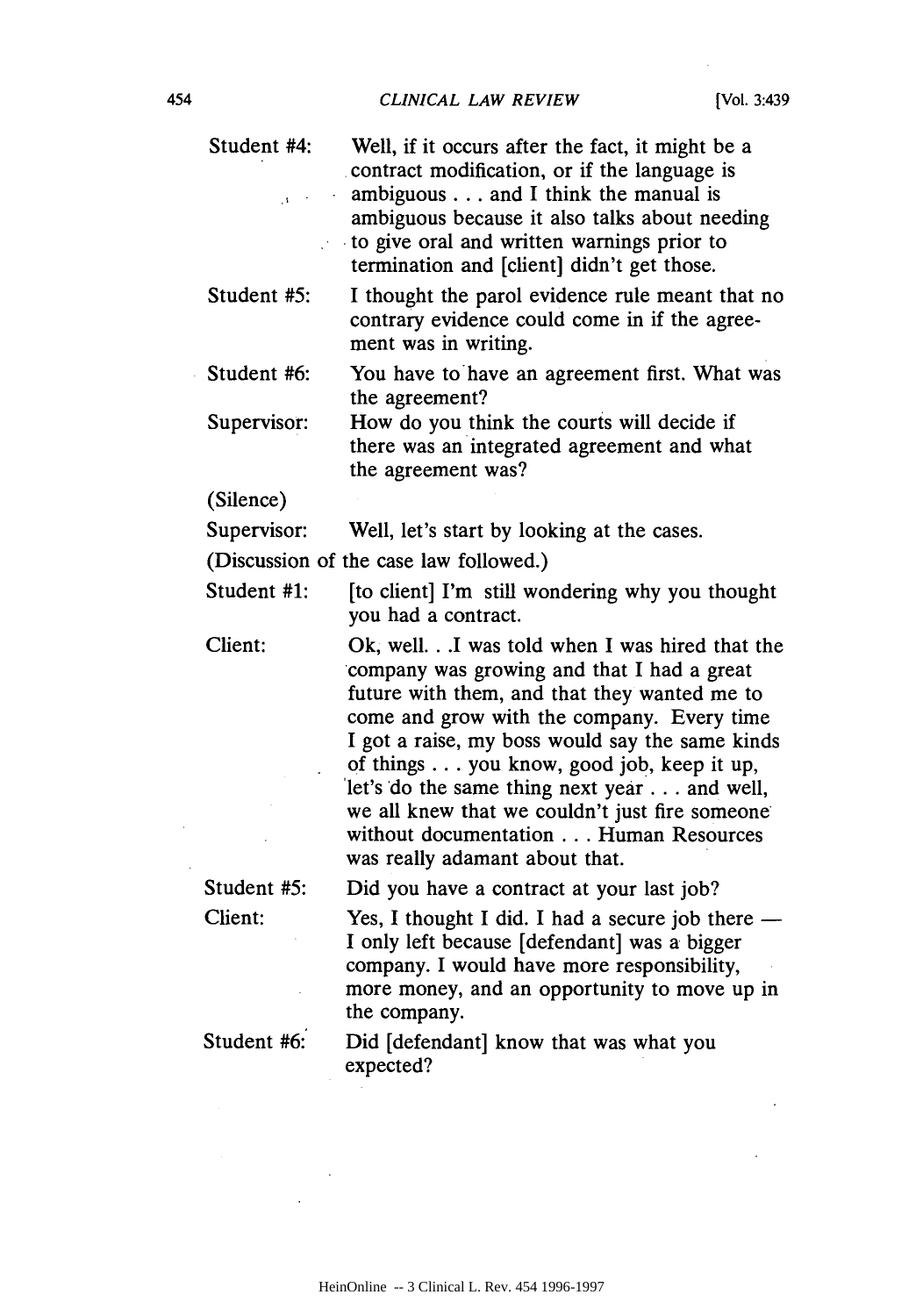Client:

Yes, the person who recruited me to [defendant] was my old boss. I knew him to be fair **...** when I got hired at [defendant], my new boss also stressed that as long as I did a good job, I had nothing to worryabout **...** I'd always have a job.

Student #8: Did you ever have to fire anyone?

Client: Yes.

Student #8: How did it happen?

Client: Well, it was an on-the-spot firing. The employees were fighting on the job and there's an exception in the policy for that kind of behavior.

Supervisor: Is that covered in the manual **...** let's look, yes, there it is. Did you ever think about firing anyone else?

Client: Yes, our former purchasing manager was laid off because my boss wanted to get rid of him, but we couldn't justify it under the terms of the employee manual. He was an older guy, and Human Resources was worried that he'd file an age discrimination charge.

Supervisor: Tell us more about what happened in that case and and

This discussion was continued in case team meetings and sessions held in preparation for drafting. discovery requests and deposition questions. It led to a review of relevant cases and a refined case theory supporting the client's reasonable basis for believing he had an implied employment contract. It also led to the identification of new witnesses and reinterviews of other witnesses to develop corroboration of the client's story. This approach provided students with a model for analyzing legal abstractions and contextualizing them to develop a simple factual story that was believable and coherent. Students were then able to identify gaps in the story, pinpoint areas of vulnerability, and develop ideas for further investigation and discovery to overcome possible defenses. The progression also offered a departure point for assigned students to begin planning depositions for opposing witnesses. Finally, we were able to discuss, at length, students' attitudinal biases about employee interests in job security and employer rights, how those biases might be reflected in the jury pool or by the judge, and how we might structure voir dire questions at trial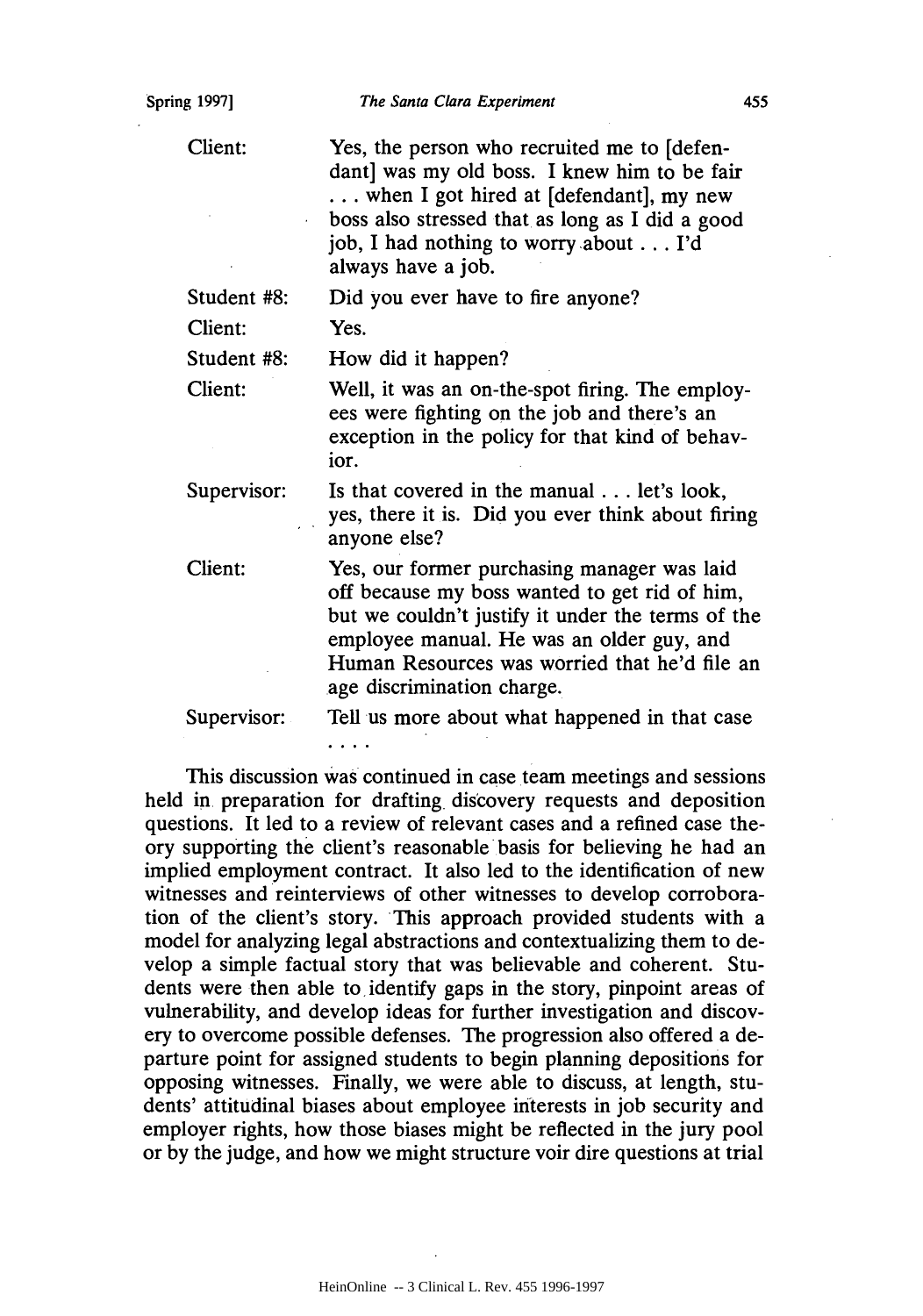to select a favorable jury.

In these classes, we combined directive teaching (lecture) and nondirective teaching (students themselves developed the theory and theme in a particular case with coaching by the teacher). We found these classes produced a fertile environment in which students could explore and apply a particular skills theory, *i.e.* they actively engaged in legal and factual analysis. 55 Further, students took part in framing a model for problem-solving that they can recreate in their own practices.

An example more closely analogous to that of Professor Lerman<sup>56</sup> occurred during the drafting of paper discovery and the "meet and confer"<sup>57</sup> process. When drafting document inspection demands, the students looked backward to the theory and theme already developed, and forward to anticipate objections to discovery demands. They prepared memoranda justifying the relevance and costbenefits of the requested discovery in advance of receiving objections. Once objections had been filed, interns evaluated the objections, prepared responses, anticipated rebuttal, and role-played the anticipated dialogue with opposing counsel. Thereafter, the students and supervisor participated as co-counsel in the actual "meet and confer" conference. After the conference, students summarized what occurred and recommended a course of action. The "meet and confer" was then subjected to a thorough post-mortem in which the roles of opposing counsel, supervisor, and interns were subjected to intense scrutiny. The post-mortem was also utilized to reflect on the negotiating style of our opponent, discuss any unexpected arguments raised by opposing counsel, evaluate the merits of the arguments, fashion responses, and attempt to predict the likely outcome before a discovery commissioner if we were unable to resolve the dispute. This process, like that of Professor Lerman, underscores the importance of planning, permits analysis of professional role, and demystifies the discovery process, reducing anxiety as students adjust to their new roles. It achieves these benefits in a supportive atmosphere for the student, while ensuring excellence in representation for the client.

The theme and theory class and the on-going development of

**<sup>55</sup>**This collaborative learning environment is an example of what Frank S. Bloch has called "a spirit of mutuality between teachers and students as joint inquirers." Bloch, *supra* note 20, at 338, (citing **MALCOLM** KNOWLES, **THE MODERN PRACTICE** OF **ADULT** EDUCATION 41 (1970)).

**<sup>56</sup>**See *supra* text accompanying note 40.

**<sup>57</sup>**In California, prior to the filing of any motion to compel discovery the parties are required to make a good faith effort to informally resolve any discovery dispute; failure to do so is sanctionable conduct. **CAL.** CIV. PROC. § 2023(a)(9)(Deering 1995). This requirement is known colloquially as the "meet and confer" obligation.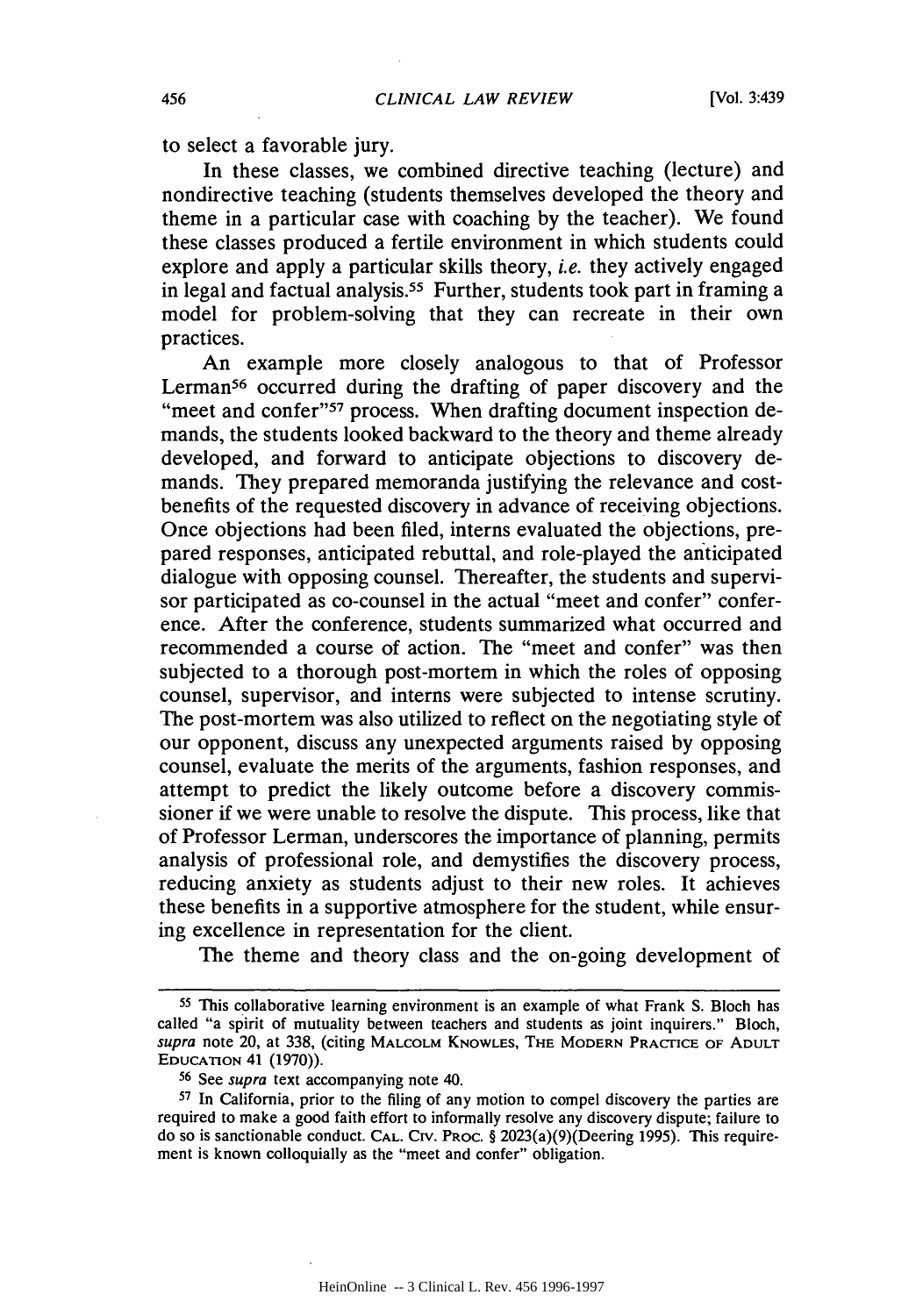case theory that occurs naturally in the preparatory stages of litigation can be instrumental in the reflective practicum in a variety of ways. The continuous dialogue between students and supervisors constitute "reflection-in-action" as students learn theory development by doing, creating and modifying it. The ways we guided students in how to reflect on improving their performance at theme and theory building *(i.e.* "reflection on reflection-in-action") included the use of **1)** focus groups 2) settlement conferences, 3) mediation and 3) trial.

The focus group consisted of community volunteers who sat as "jurors" while students conducted mock trials based on their own cases. Much like the social science research conducted in connection with jury studies<sup>58</sup>, through these focus groups, students were able to identify the strengths and weaknesses of their case theory and theme while receiving valuable feed-back on their performance in the mock trial setting. In cases that actually go to trial, the same insight can be gained through post-trial juror interviews.

In the employment case settlement conference and in mediation, students made an elaborate presentation of their case theory aimed at a favorable non-trial resolution of the case. In the criminal cases, less elaborate presentations were made in plea bargaining sessions with prosecutors but in these sessions too, students gained valuable insight by testing the effectiveness of their preparation and analysis. Reflection on "reflection-in-action" followed each of these events when a post-mortem meeting was held for students and supervisors to scrutinize the experience and evaluate what was learned.

Throughout the semester, theme and theory classes were repeated as dictated by the demands of particular cases and by the educational opportunities offered. The following illustration shows the similarity of the reflection process in a non-complex, criminal misdemeanor case. Again, the complexity of the case and the amount of money generated had no effect on the value of the learning experience.

# *2. A Criminal Misdemeanor Case: A Class on Theory and Theme*

We represented a single mother of five children, ages one to eight, who was arrested and charged with endangering the welfare of her children. The police had responded to a nuisance call from a sleeping neighbor who had been disturbed by her children. The police arrived to find her small basement apartment in complete disarray. The client, who worked the graveyard shift at a local supermarket,

**<sup>58</sup>***See, e.g.,* JURYWORK: **SYSTEMATIC TECHNIQUES** (Beth Bonora **&** Elissa Krauss eds., 2d ed. 1996).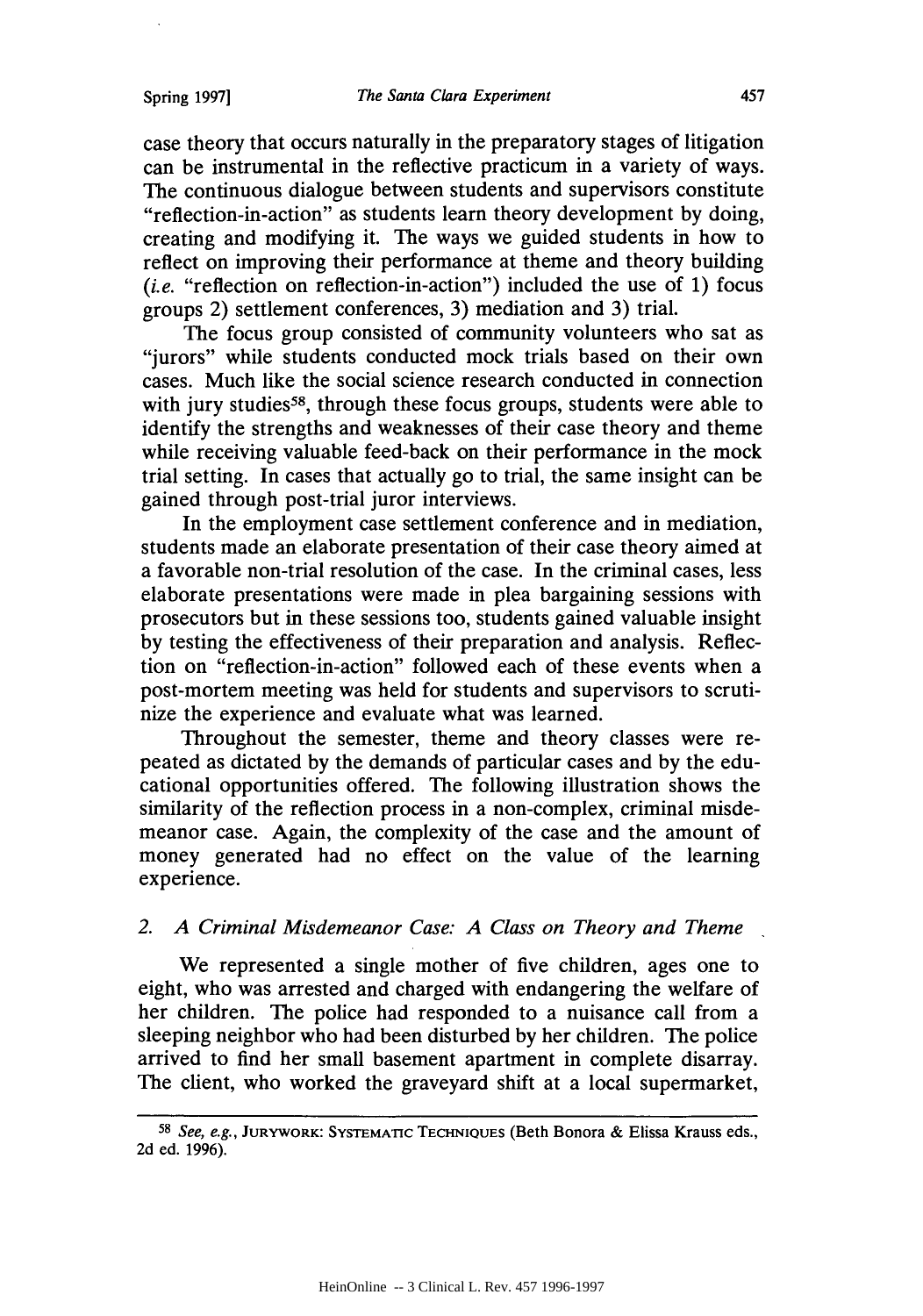had been ill for several days and unable to clean the apartment. The landlord had also failed to fix the toilet, a situation which resulted in unsanitary conditions. Additionally, there were loose electrical cords, food and debris strewn across the floor, and recycling bins strewn near the front door.

A portion of the class follows:

| Supervisor:             | Where do we start?                                                                                                                                                                                                                                  |  |  |  |
|-------------------------|-----------------------------------------------------------------------------------------------------------------------------------------------------------------------------------------------------------------------------------------------------|--|--|--|
| Student #1:             | With the jury instructions.                                                                                                                                                                                                                         |  |  |  |
| (Instructions are read) |                                                                                                                                                                                                                                                     |  |  |  |
| Student #2:             | Those sound a lot better than the case law.                                                                                                                                                                                                         |  |  |  |
| Supervisor:             | (To team members) Given these instructions,<br>what do you see as the strengths of your case?                                                                                                                                                       |  |  |  |
| Student #2:             | She's a hard worker.                                                                                                                                                                                                                                |  |  |  |
| Student #1:             | She's a nice person, very articulate.                                                                                                                                                                                                               |  |  |  |
| Student #3:             | She's not on welfare  she's just poor.                                                                                                                                                                                                              |  |  |  |
| Student #4:             | The children are all healthy.                                                                                                                                                                                                                       |  |  |  |
| Student #1:             | They're all smart. The kids are honor students.                                                                                                                                                                                                     |  |  |  |
| Supervisor:             | What are the weaknesses?                                                                                                                                                                                                                            |  |  |  |
| Student #5:             | The place was a real dump. The pictures are<br>appalling.                                                                                                                                                                                           |  |  |  |
| Supervisor:             | What else?                                                                                                                                                                                                                                          |  |  |  |
| Student #7:             | Yeah, she's not married, and she's having lots<br>of kids. Aren't jurors going to resent people<br>like her?                                                                                                                                        |  |  |  |
| Supervisor:             | Maybe, but she's not on AFDC. Will that cut<br>some of the resentment?                                                                                                                                                                              |  |  |  |
| Student #8:             | Why didn't she marry the father? What about<br>him, doesn't he have some responsibility here?                                                                                                                                                       |  |  |  |
| Student #1:             | He's married to somebody else. He offered to<br>get a divorce, but she [client] is a strict Catholic<br>and doesn't believe in divorce. She also doesn't<br>believe in birth control. The father was charged<br>- he pled guilty and got probation. |  |  |  |
| Student #9:             | What has the D.A. offered her?                                                                                                                                                                                                                      |  |  |  |
| Supervisor:             | They offered her probation.                                                                                                                                                                                                                         |  |  |  |
| Student #9:             | That's not a bad offer.                                                                                                                                                                                                                             |  |  |  |
| Supervisor:             | But, what other implications do we need to be<br>concerned about if she takes probation?                                                                                                                                                            |  |  |  |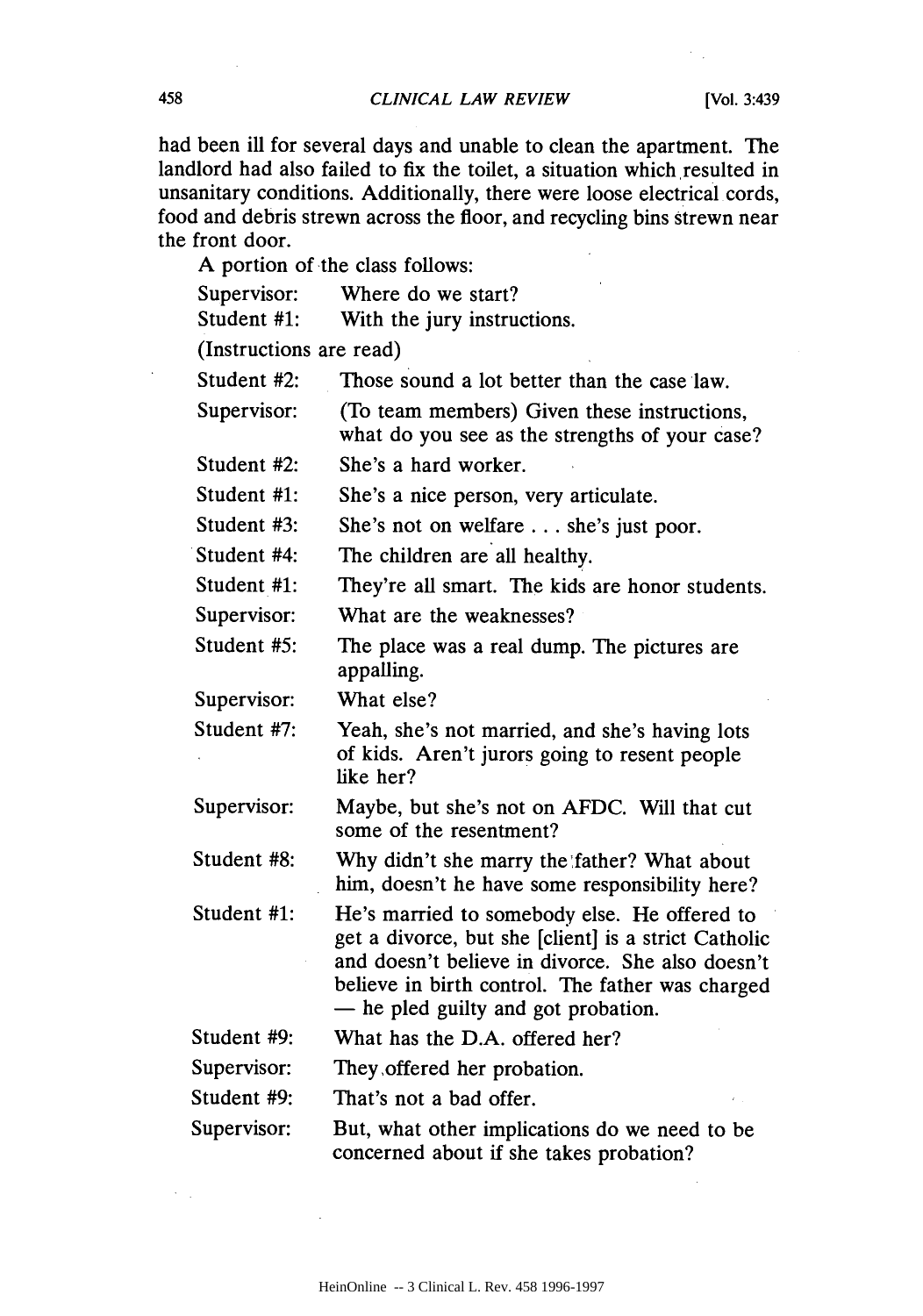| Spring 1997] |               | The Santa Clara Experiment                                                                                                                                                                                                                                                                                                        | 459 |
|--------------|---------------|-----------------------------------------------------------------------------------------------------------------------------------------------------------------------------------------------------------------------------------------------------------------------------------------------------------------------------------|-----|
|              | Student $#9:$ | Could the state take her kids?                                                                                                                                                                                                                                                                                                    |     |
|              | Supervisor:   | That's a real threat.                                                                                                                                                                                                                                                                                                             |     |
|              | Student #2:   | But, if she loses at trial she might go to jail and<br>then she'd lose her kids for sure.                                                                                                                                                                                                                                         |     |
|              | Student #1:   | The irony is that she temporarily lost custody of<br>a couple of the kids right after her arrest.<br>Before she could get them back one of the kids<br>was physically abused in foster care. All<br>because she's a messy housekeeper.                                                                                            |     |
|              | Supervisor:   | Do you think all of that is relevant evidence? Is<br>it admissible?                                                                                                                                                                                                                                                               |     |
|              | (Silence)     |                                                                                                                                                                                                                                                                                                                                   |     |
|              | Supervisor:   | If I were the D.A., I'd argue it's irrelevant to<br>the charges and fight to keep it out. I agree it's<br>very good defense evidence, but we need to<br>articulate a good argument for its admissibility.<br>But do we think a jury can overcome their<br>aversion to what those photos show about the<br>condition of the house? |     |
|              | Student #5:   | Well, there are lots of people who work hard<br>and have lots of kids and still keep their homes<br>clean.                                                                                                                                                                                                                        |     |
|              | Supervisor:   | So what does that tell us about the story we<br>want to tell about how this happened?                                                                                                                                                                                                                                             |     |
|              | Student #6:   | Well, we want to make it seem like this isn't<br>the norm. That it's not always like this.                                                                                                                                                                                                                                        |     |
|              | Supervisor:   | How do we do that?                                                                                                                                                                                                                                                                                                                |     |
|              | Student #2:   | Well, she was sick. She was only getting two or<br>three hours of sleep a night because her<br>babysitter had cut back on her hours.                                                                                                                                                                                              |     |
|              | Student #1:   | This is a very small, cramped space. It doesn't<br>take too long to get messy.                                                                                                                                                                                                                                                    |     |
|              | Student #5:   | All that mess? It takes awhile.                                                                                                                                                                                                                                                                                                   |     |
|              | Student #7:   | No it doesn't. This was the most active time of<br>the day for them. She was sick. Did you ever<br>see the movie "Home Alone?"                                                                                                                                                                                                    |     |
|              | Student #5:   | Are there any photos we could use where the<br>house is nice and clean, like a birthday party or<br>something?                                                                                                                                                                                                                    |     |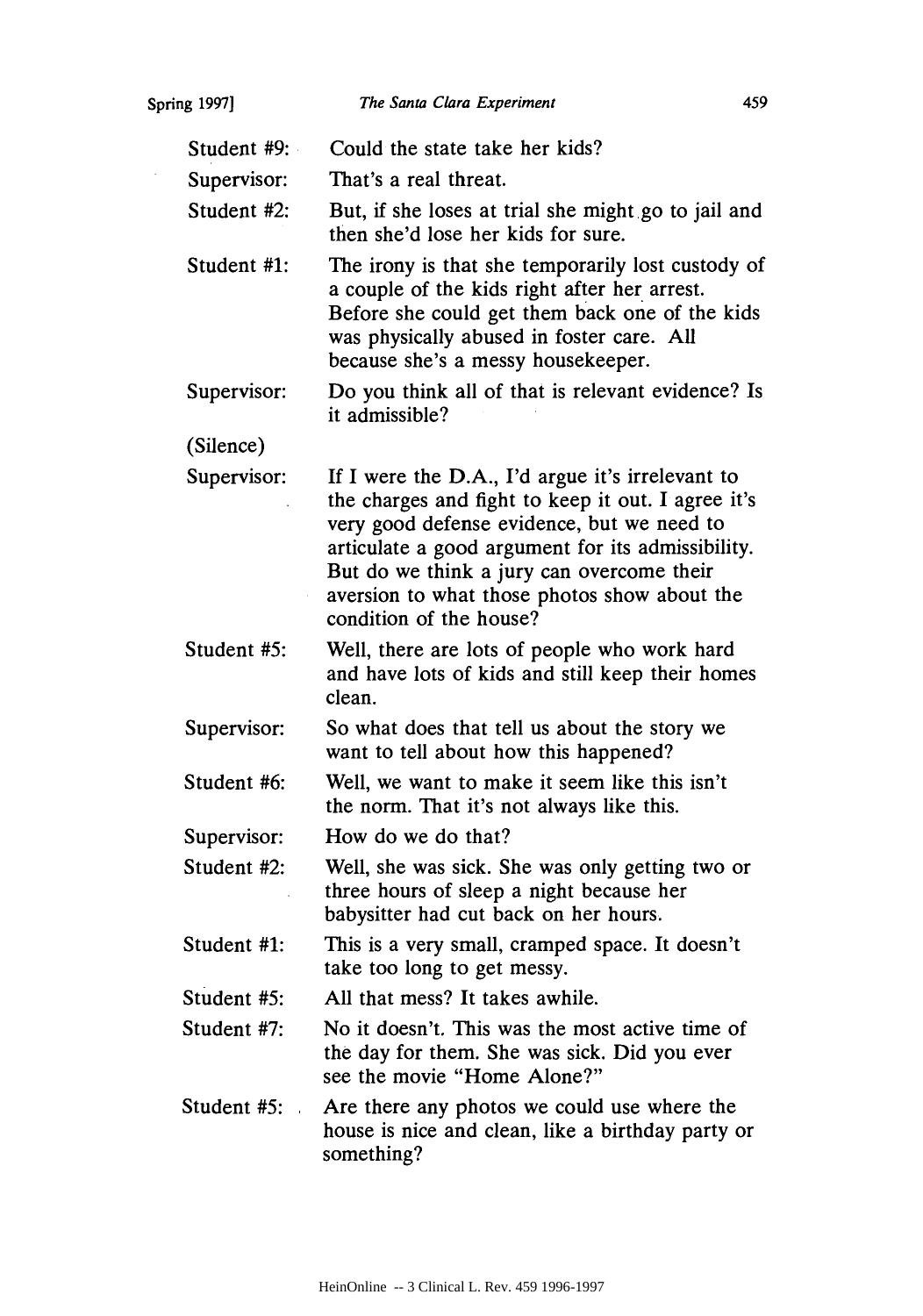| Supervisor: | That's a good idea why don't we check it<br>out with [client].                                                                                                                                                                                                                                                 |
|-------------|----------------------------------------------------------------------------------------------------------------------------------------------------------------------------------------------------------------------------------------------------------------------------------------------------------------|
| Student #8: | Why weren't the kids in school?                                                                                                                                                                                                                                                                                |
| Student #2: | It was a holiday.                                                                                                                                                                                                                                                                                              |
| Student #5: | How much money does she make?                                                                                                                                                                                                                                                                                  |
| Student #1: | \$25,000. But she pays $$1,000$ a month in<br>childcare.                                                                                                                                                                                                                                                       |
| Student #3: | How did she make ends meet. What about her<br>family, why didn't they help?                                                                                                                                                                                                                                    |
| Student #2: | She seems to have a good relationship with her<br>parents. But, I think she's really embarrassed<br>by how she was living.                                                                                                                                                                                     |
| Student #4: | Has anything changed since [client] was<br>arrested?                                                                                                                                                                                                                                                           |
| Student #2: | Everything. She moved. The father has assumed<br>more responsibility. They've gotten some help.                                                                                                                                                                                                                |
| Supervisor: | Is that relevant? Will we be able to introduce<br>it? Think about it. What else do you want to<br>know?                                                                                                                                                                                                        |
| Student #4: | Did the kids have chores? What role did her<br>church play in her life.                                                                                                                                                                                                                                        |
| Supervisor: | Those are good questions. What else?                                                                                                                                                                                                                                                                           |
| Student #5: | What did she do to try to fix the problems,<br>couldn't she withhold rent given the conditions?                                                                                                                                                                                                                |
| Student #1: | She wasn't paying the rent. The father of the<br>kids knew the landlord and had something<br>worked out with him. She didn't really feel like<br>she had much control.                                                                                                                                         |
| Student #2: | The landlord will testify for her the pipe<br>was broken to the toilet. To fix it he needed a<br>loan because the floors had to be torn up and<br>the pipe replaced. She was using a camp toilet<br>and taking it out to a municipal spot and<br>dumping it every day. The one year old was<br>potty-training. |
| Supervisor: | Even though the client may be technically<br>guilty, is she morally guilty? Would a jury<br>convict this woman?                                                                                                                                                                                                |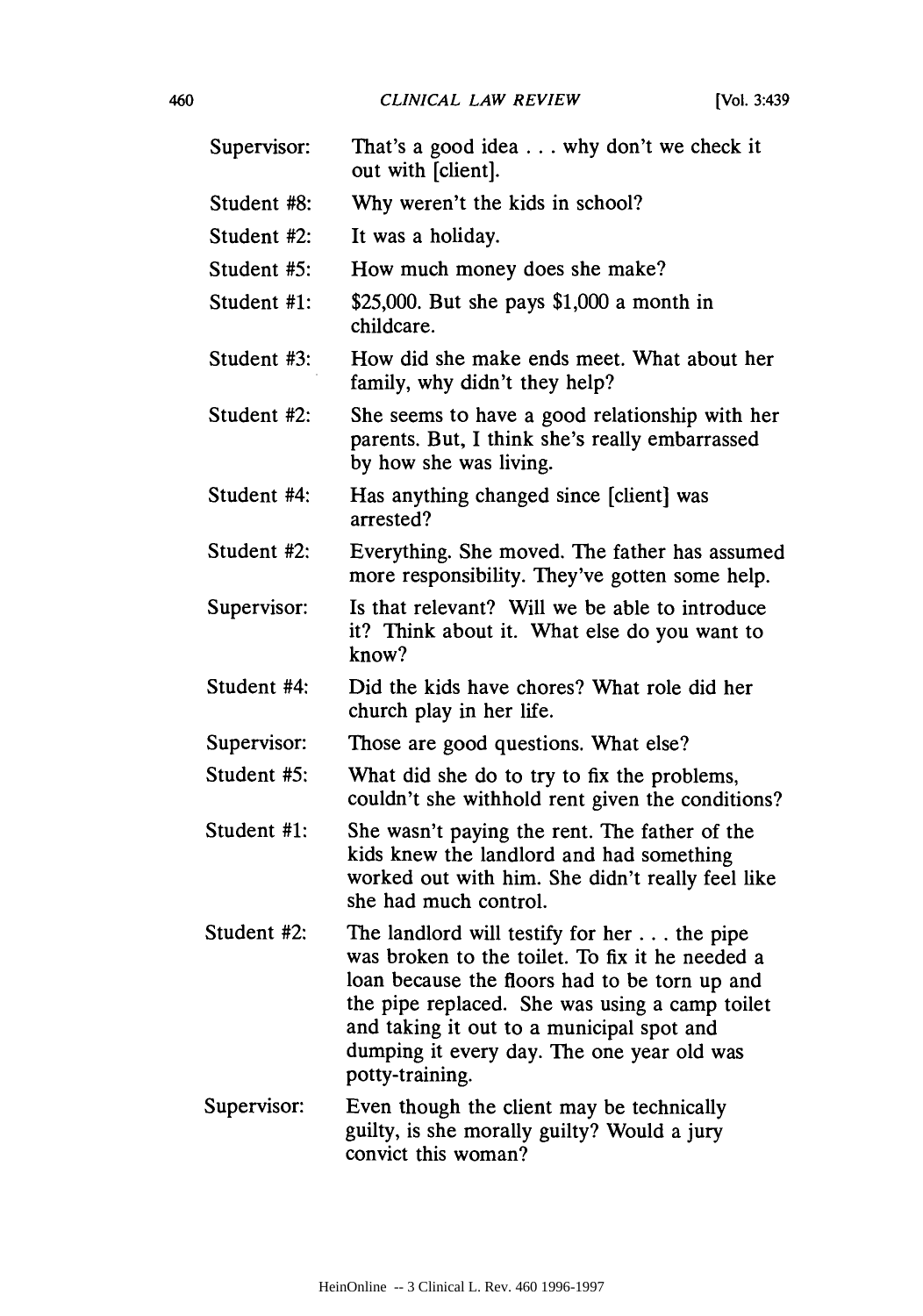Student #5: Well, the kids were not physically hurt. They weren't emotionally hurt .... What's the penalty? Will she lose her kids?

(The discussion continued, developing the client's story of what had occurred and why.)

Supervisor: So who do we think we want as jurors?

- Student #6: If I were a parent, I could only sympathize to a point. **I'd** stop feeling sorry for the mom and start feeling sorry for the kids. How do we screen out people who keep a very clean house and can't understand anyone who doesn't?
- Student #3: Would people with multiple kids be more sympathetic?
- Student #2: I think people with busy lifestyles in general. I'm just a law student, but I'm exhausted at the end of the day. When I think of all the things she had going on **....**
- Student #4: What about women in general? Would they be less sympathetic to another woman?
- Supervisor: Can any of you stand up right now and try an opening statement putting the client in the best possible light?
- Student #6: She had five kids at home, ages two to eight **...** she's a hardworking person, a good mother **...** there was plenty of time to turn the house upside down.
- Student #2: I think we should get the focus off the dirty house and onto our client. This is about a mom who loved her kids ....

Through this exercise, students were challenged to examine their own values from the perspective of a client who inhabits a very different world, with different values and limited options. Students began to recognize the complexity and uncertainties of trial work. They learned the importance of humanizing the client and conveying the client's story in a way that would most persuasively reach the jury. In this process, they also confronted the very real problems of predicting how a client's story would be filtered through the individual juror's own attitudes and life experience.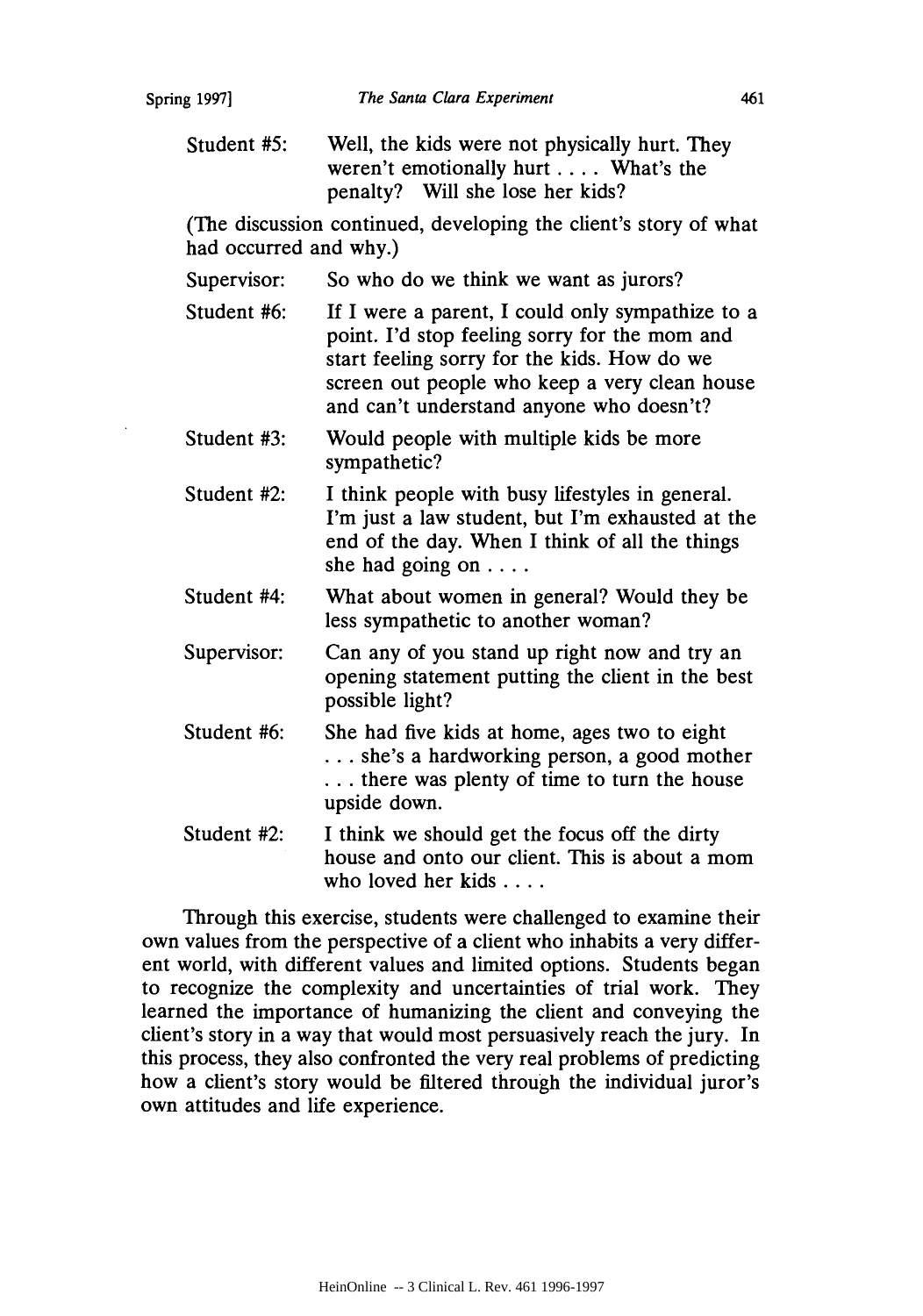#### *3. Other Methods of Reflective Learning in a Fee-for-Service Clinic*

Through this process of theory and theme development in criminal and employment cases, students acted as both lawyer and co-counsel. They received the benefit of a collaborative "brain-storming session" involving other students and both supervisors. In the criminal case, the student assumed the primary role of legal representative throughout the litigation. In the employment case, representation was a collaborative effort between students and the supervisor.

A format similar to that used in the theory and theme class was used to prepare for taking and defending depositions, evidentiary hearings in criminal cases, settlement and mediation conferences, and trial preparation. On occasion, we included student simulation and supervisor demonstration.

For the criminal cases, all written work was prepared by students in successive drafts until a final draft was ready. In the same way, students in the employment case prepared all written work including the complaint, discovery, and motions.<sup>59</sup> Although this process was lengthy and often inefficient, it posed no threat to client service. Since caseloads were kept manageable, the turnaround time for work product equalled or bettered that achieved by large firms.

In both criminal and employment cases students prepare and argue motions,60 and represent the client at trial. In the criminal cases, students take sole responsibility during all pretrial motions and the trial itself. Although the employment cases handled by the Law Clinic have, to date, all reached settlement before trial, had any of the cases. gone to trial the supervisor would have taken a more active role. The students would, however, have been expected to handle most of the representation. This arrangement is similar to the way in which responsibility is allocated in depositions. For example, the supervisor

**<sup>60</sup>**In the employment cases, motions to compel served as an invaluable learning tool because interns were forced to revisit their theory of the case, analyze concepts of relevance, privilege, and privacy, and engage in a cost-benefit analysis. Contacts with opposing. counsel often first occurred at this stage. Students and supervisor shared in these exchanges collaboratively although, depending on logistics or subject matter, the intern or supervisor at times acted alone.

**<sup>59</sup>** 'Ipically, teams of two students were assigned to draft document inspection demands, requests for admissions, and special interrogatories. Before students began work on a document a supervisory meeting was held during which students presented tentative ideas and were encouraged to exercise initiative and creativity in their first draft. Rarely had the student thought to tap the client as a source of inspiration and direction. This course of action was suggested by the supervisor and the next meeting was generally more fruitful. After a collaborative review, the intern was usually given sample pleadings. At the next meeting, the supervisor critiqued the product, challenging the student to look ahead to demurrers, objections, and motions to compel. The supervisor made editorial changes, but rarely "authored" any pleading. A similar methodology was followed when students responded to written discovery demands by opposing counsel.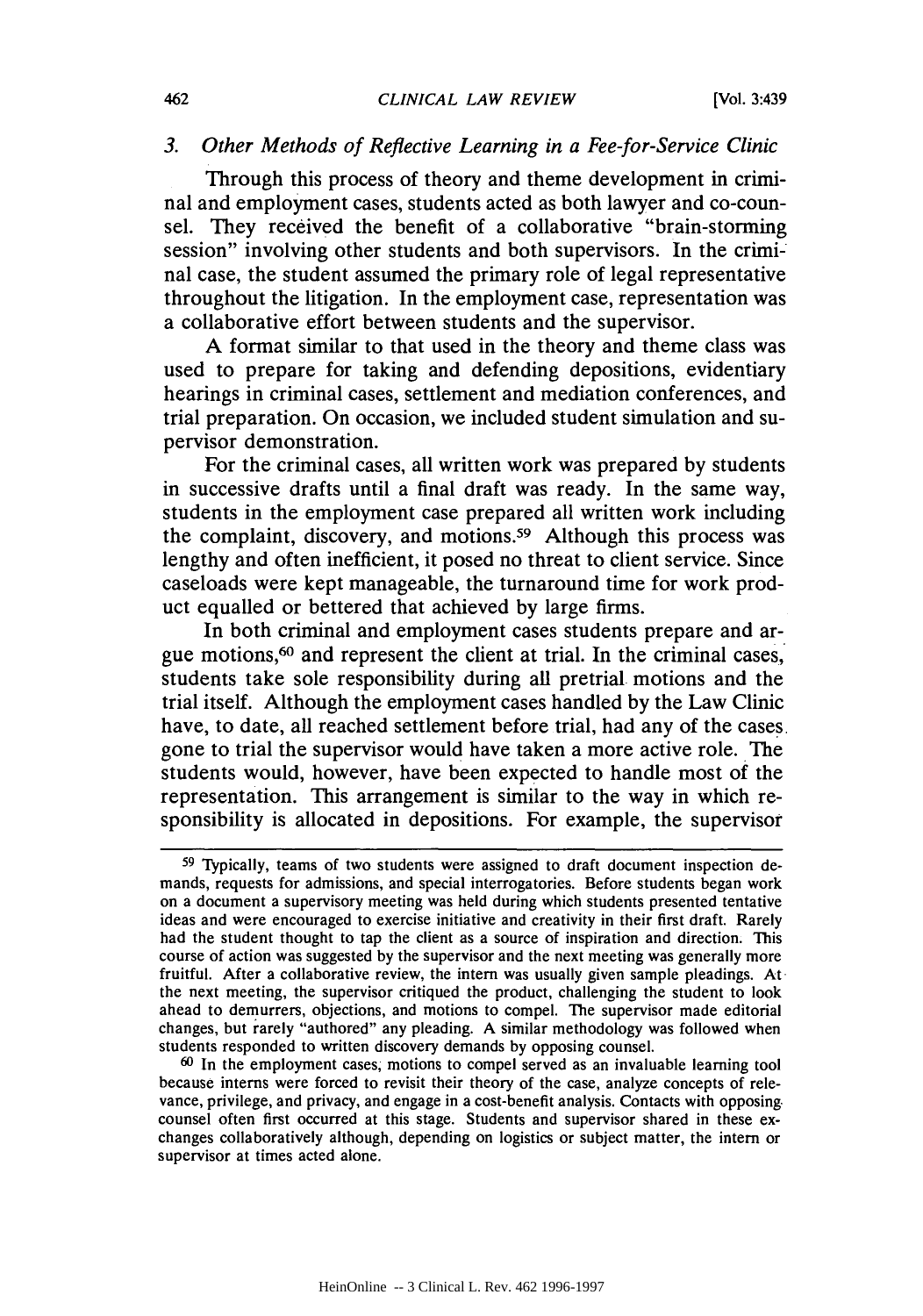routinely defends the client deposition,<sup>61</sup> while students conduct depositions of other witnesses under direct supervision. Generally, this allows each student to conduct at least one deposition lasting between one and two full days.<sup> $62$ </sup> Although interns do not represent the client at the deposition, they do collaborate with the supervisor in preparing the client. Preparation usually takes three or four days and consists of the review of pleadings, document review, a theory discussion with the client, and a simulated deposition.<sup>63</sup>

# V. **STUDENT REPRESENTATION IN** COMPLEX LITIGATION

One of the most difficult questions we asked ourselves initially was whether students could effectively represent clients in matters as complex as employment termination cases. Employment cases demand a firm grasp of the Rules of Civil Procedure, the evidence code, the state and federal substantive law and discovery practice, and often the integration of a complicated fact pattern. These cases are vigorously defended and mistakes made or excellence achieved during the discovery stages is usually case determinative. The practitioner must very quickly familiarize herself with the industry practices, standards, and terms of art of the employer in order to evaluate and attack the claims of poor employee performance usually raised in justification of the termination. Success often hinges on informed and skilled questioning of adverse deponents. Depositions may be emotionally charged, implicating sexual or financial privacy issues, issues of client self-esteem, and charges of intentional misconduct by the employer.

From the outset, we were concerned that students be given the greatest learning opportunity possible without compromising the rep-

**<sup>61</sup>** Typically, the client deposition was conducted over a number of days, usually between three and seven. The client's supervisor's deposition was also lengthy, consuming three orfour days. Other depositions were narrower in scope and thus more manageable.

**<sup>62</sup>**It is the senior associate who conducted the deposition during the second semester of his or her clinical experience. By that time the student had become comfortable with the attorney role, had a thorough knowledge of the case, had usually had a court appearance in a criminal case, and had observed a deposition. On occasion, two students conducted a deposition as a team, dividing up areas of examination. At intern conducted depositions, the supervisor provided feedback during breaks and gave a lengthy post-mortem. Rarely did the supervisor intervene  $-$  never unless the quality of client service was likely to be impaired absent intervention. *See supra* text accompanying notes 67-70.

<sup>63</sup> Students collaborated in all stages of client preparation and often acted as opposing counsel during the simulation. This offered them and the client an opportunity to develop a defense perspective on the case, thereby sharpening theory development. The simulations were videotaped and viewed by client, student, and supervisor. This allowed the client an opportunity to improve and provided an excellent opportunity for evaluation and critique of student performance. Similar preparation preceded the intern conducted depositions, including client involvement and a simulation in which either the supervisor or client assumed the witness role.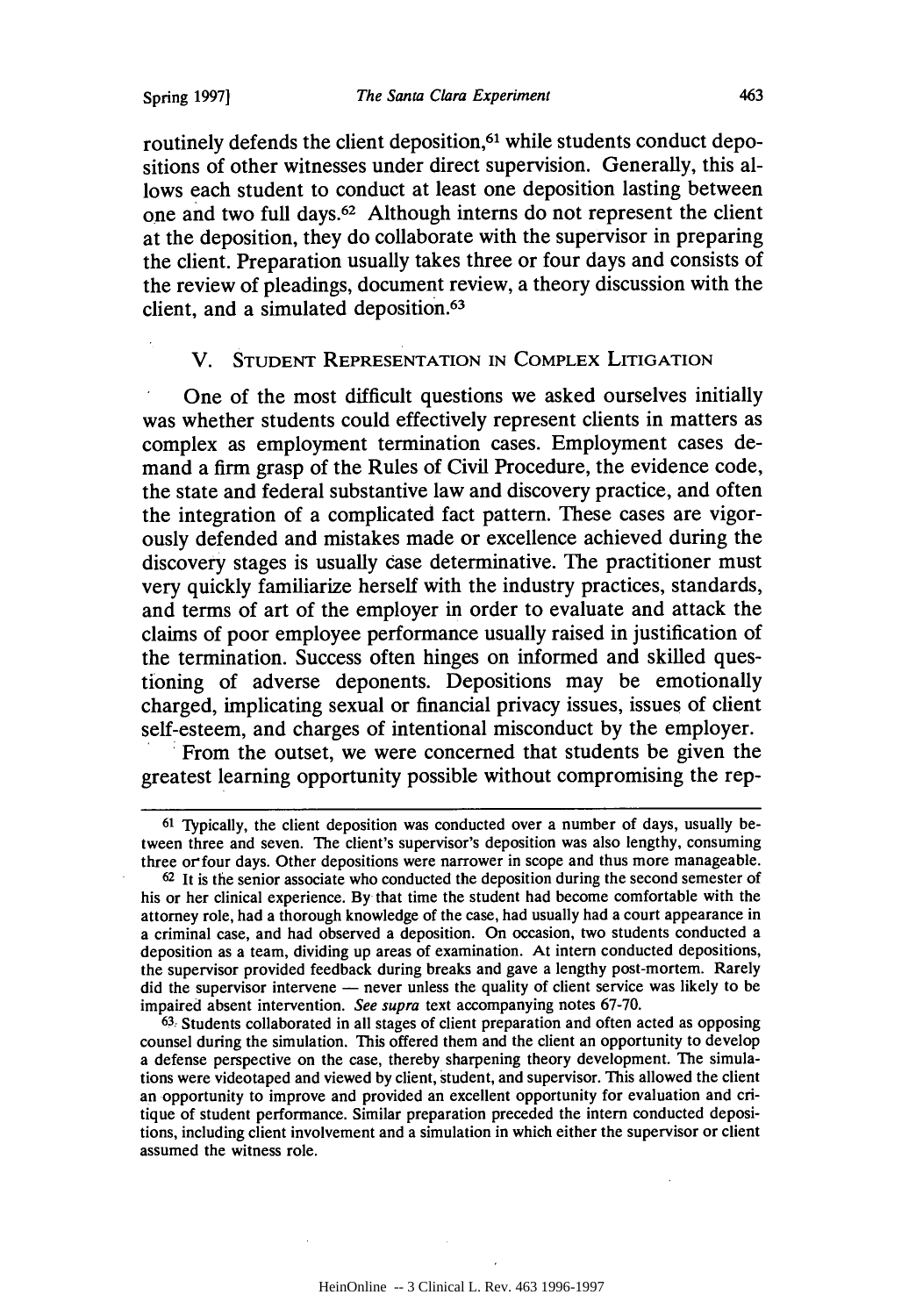resentation to which the client is entitled. Whether and when to intervene in student representation are issues with which we struggled throughout the life of the project. How to strike the delicate balance between promoting the professional growth of the student while providing competent representation to the clinic client remains a crucial ethical issue.<sup>64</sup>

There is evidence in the literature that suggests that the tension between the clinicians' "educational obligations to students and their professional obligations to clients" 65 is universally felt. Some clinicians have advocated non-intervention "except in the rare instance of imminent error that would seriously damage a client."<sup>66</sup> Others believe that it is not sufficient simply to avoid malpractice because the client rightfully has an interest in "avoiding anxieties and demands caused by student mistakes and delays." $67$  A recent study of clinicians suggests that although most of those surveyed endorsed non-directiveness in supervision, 74% also believed that the client should receive "the best possible legal service."<sup>68</sup> Understandably, the authors of the study found it difficult to reconcile these views about client service with the commitment to non-directive supervision also espoused by most respondents.<sup>69</sup> They suggest that the balance must be struck in favor of meeting the educational needs of the student and that clinicians should frankly admit that while "highly competent, even excellent service [can be provided], the best possible [service]" need not be provided.<sup>70</sup>

Mere avoidance of malpractice should not be a standard that we, as clinicians, endorse. Such a standard falls short of the level of professionalism we should expect of our students and ourselves. At the same time, student error endangering the clinic client's interest in excellent service is not uncommon. Therefore, throughout the life of our project, we monitored the educational needs of our students and the quality of service to our clients.

The admitted dangers inherent in student handling of employment cases were avoided by "assigning students manageable portions of complex cases that are challenging but still within the law student's

**<sup>67</sup>**Critchlow, *supra* note 64, at 428.

464

<sup>64</sup> This issue has not be satisfactorily explored in clinical scholarship. One author who has explored this issue suggested criteria for intervention when the student performance poses an unacceptable risk to the client. See George Critchlow, *Professional Responsibility, Student Practice and the Clinical Teacher's Duty to Intervene,* 26 **GONZ.** L. REv. 415 (1991).

**<sup>65</sup>**James H. Stark et al., *Directiveness In Clinical Supervision,* 3 **PUB.** INT. L.J. 35 (1993).

**<sup>66</sup>**Aiken et al., *supra* note 34, at 1073.

**<sup>68</sup>**Stark et al., *supra* note 65, at 45.

**<sup>69</sup>***Id.* **<sup>70</sup>**Id at 67.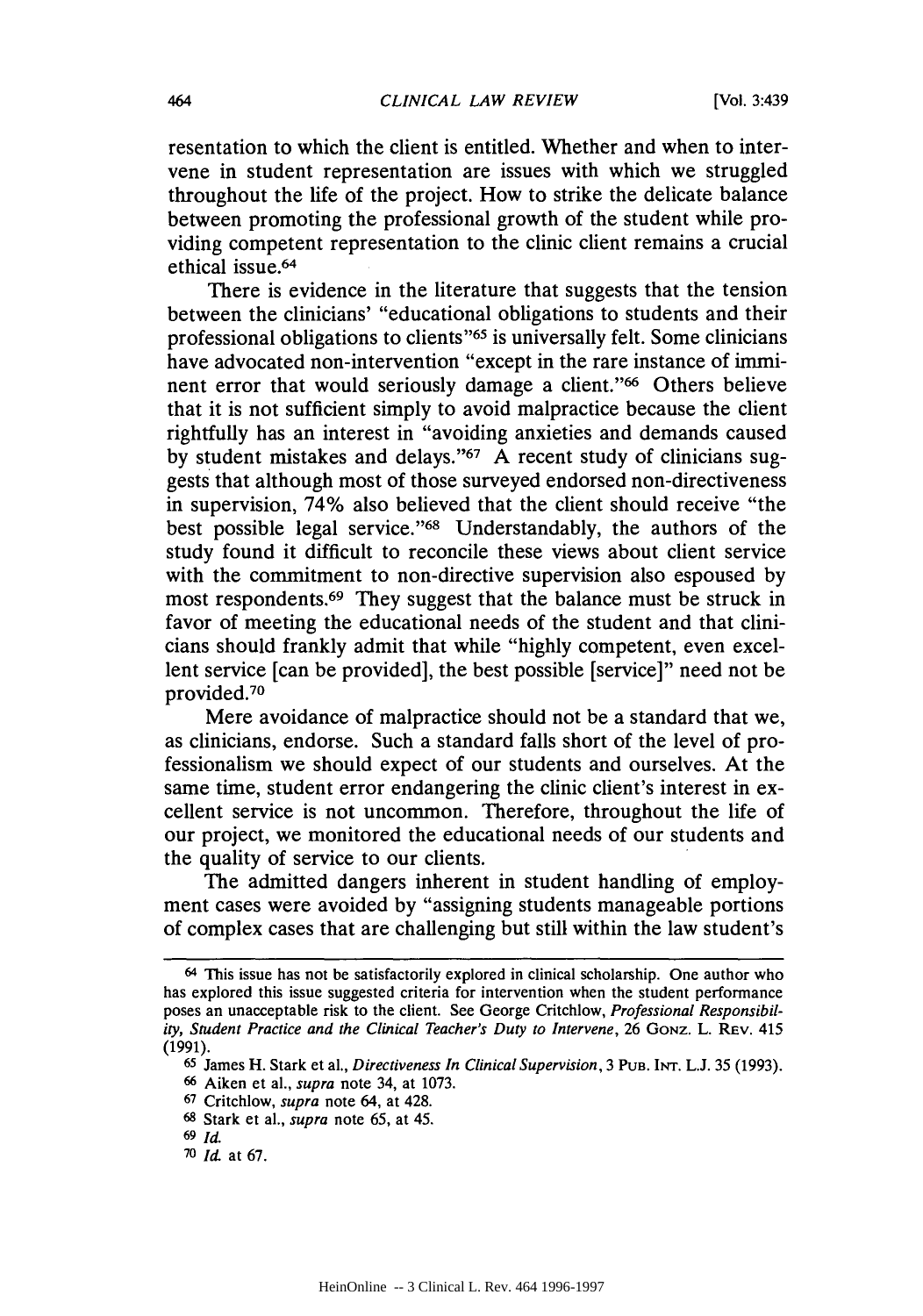capabilities."71 By working collaboratively with experienced practitioners, (both clinic supervisors and co-counsel), students were given an invaluable opportunity to learn through "reflection-in-action" and modeling. We found the employment cases to be particularly suitable for a law clinic, "because they foster genuine mutual inquiry between the student and the teacher." $72$ 

#### VI. **THE ROLE OF THE PRIVATE BAR**

In conceptualizing our program, we were concerned that a feegenerating law clinic would be seen **by** members of the private bar, especially our alumnae, as unfair competition. This concern has been articulated as a critique of the fee-generating model:

One potentially harmful consequence of the fee-for-service structure **...** might be resentment from private practitioners who have to pay bills to support all the services that the law school clinicians receive without cost. These services include not only Lexis, Westlaw, and library research services, but also rent, utilities, salaries for administrative support staff, law clerk wages, and other administrative costs **....** In essence the clinicians might be viewed as having unfair advantages in competing for client business.<sup>73</sup>

Concern that we not alienate members of the local bar prompted us to conduct an informal survey of several members of the plaintiffs' and defense bar, including alumnae, who handled employment cases. Those with whom we spoke were unanimously enthusiastic about our proposed project. The consensus was that even in the relatively small marketplace of Santa Clara County (where our cases would be tried), there are too few attorneys representing plaintiffs in employment cases. 74 Throughout the life of the project, we worked cooperatively

Other factors probably at play are the difficulty in proving intentional discrimination and the costs of pretrial preparation. Proof problems are less onerous in California than many other jurisdictions because it is often possible to plead alternative causes of action sounding in contract. Contract claims do not, however, allow for recovery of hedonic and punitive damages. **A** typical employment case costs between \$10,000-20,000 to litigate. It is not unusual to depose between five and ten witnesses, some over multiple days. Additional costs may also include a forensic economic expert, a psychologist or psychiatrist, a labor or human resources expert and an investigator. Employment cases are labor intensive. It is not unusual to log in excess of **250** hours of attorney time in the preparatory stages. As a result, even one or two of these cases can quickly take over all of the available time for a small practitioner. Since these cases take between **12-18** months to bring to trial, a small practitioner can face financial ruin before realizing a profit.

<sup>71</sup>*Id.* at **353.**

**<sup>72</sup>**Bloch, *supra* note 20, at **352.**

**<sup>73</sup>**Lerman, *supra* note 2, at **705.**

<sup>74</sup> Because employment litigation has grown so quickly in recent years, it remains an area underserved **by** the private bar. This is due in part to the Civil Rights Act of **1991,** which expanded the legal relief available to plaintiffs and granted a right to trial **by** jury.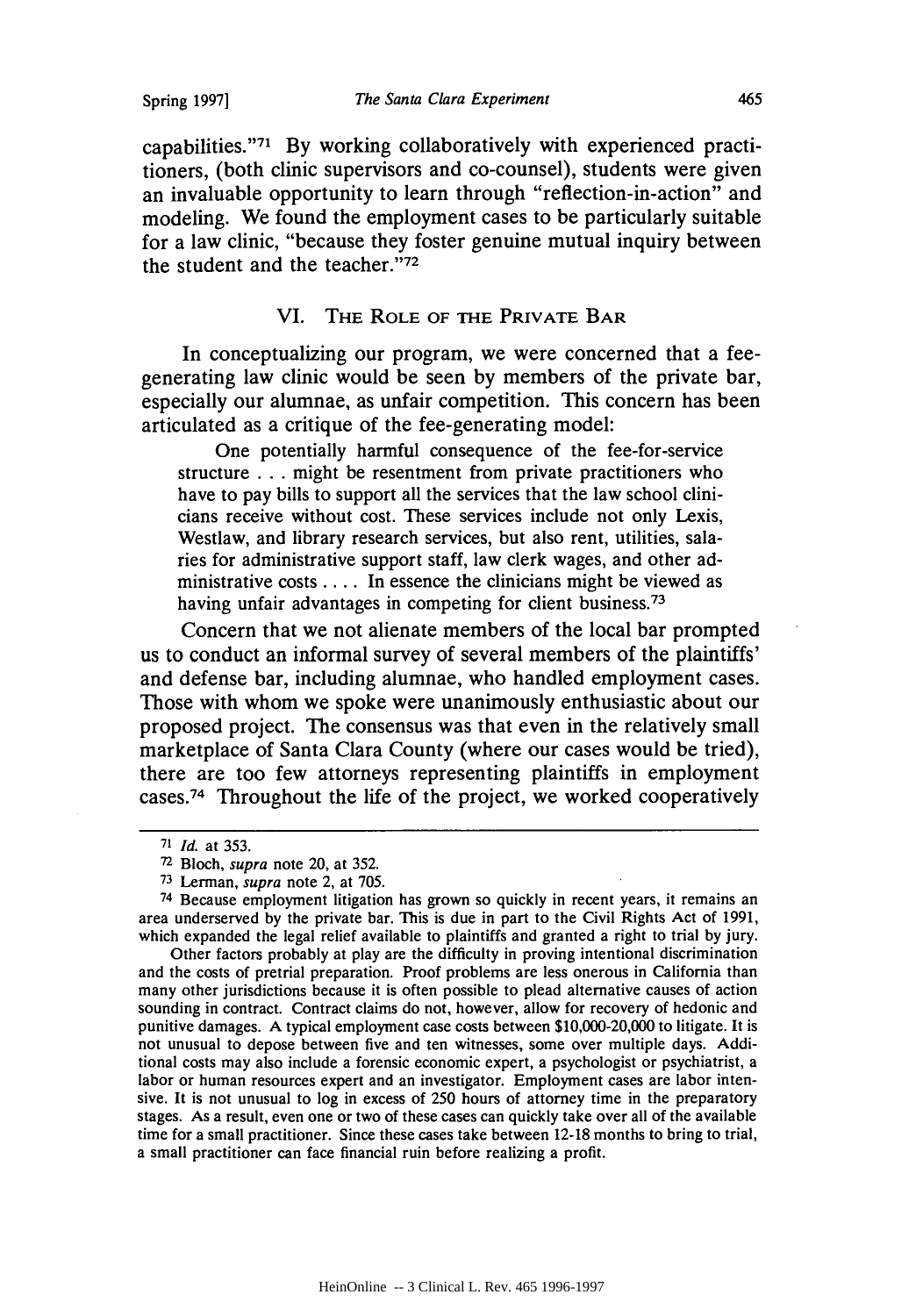with local counsel and routinely received referrals from them, eventually co-counseling two cases with alumnae.

Among the clients represented at Santa Clara's fee-for-service clinic were mid-level managers, teachers, and waitresses and issues included wrongful termination and sexual harassment. In some of the cases we accepted, the client had been rejected by or was unable to afford private counsel.<sup>75</sup> In other cases, private counsel came to the clinic rather than bear the cost of representation alone. Rather than resentment from the private bar, we received support and encouragement for our project.

#### VII. CASE SELECTION

#### *A.* Profit v. Pedagogy

One major criticism of the fee-for-service model is that cases may be selected on a profit, rather than a pedagogical, basis.<sup>76</sup> In our experience at Santa Clara, this apprehension was unfounded. Although some cases were rejected because they were not economically viable,<sup>77</sup> there were ample cases available that were both economically and educationally sound. Moreover, within the design of our program we had the added advantage of providing our students the opportunity to represent clients in both criminal misdemeanor and employment cases. The diversity of this practice exposed our students to two very different, yet complementary, practice models. They undertook representation of a diverse clientele, became familiar with different discovery models, experimented with different roles, and benefitted from a variety of teaching methodologies. The fact that our employment cases generated considerable fees in no way detracted from the educational results we achieved.

The threat to the educational mission comes not from selecting cases which are fee-generating for use in clinical teaching, but from mandating that the clinician bear complete responsibility for generating her salary and overhead costs. This demand, coupled with the type of financial bonus incentive the clinician at Chicago-Kent receives if successful, raises a distinct danger that clinicians will assume a larger

**<sup>75</sup>**Many of the plaintiffs' bar are unwilling to accept these cases on a purely contingent fee basis because of the time and cost involved in preparation and the financial risk of an unfavorable result.

<sup>76</sup> Lerman, *supra* note 2, at 698-99.

<sup>77</sup> For instance, a client may have an appealing case on liability but may have completely mitigated damages by obtaining a comparable, or superior, position. Rarely should an action be brought if there is no wage loss because jurors are reluctant to award compensatory or punitive damages in the absence of economic harm to the plaintiff unless the employer conduct was outrageous. An obvious exception can be found in sexual harassment claims, in which the outrage of the jury can translate into a significant award.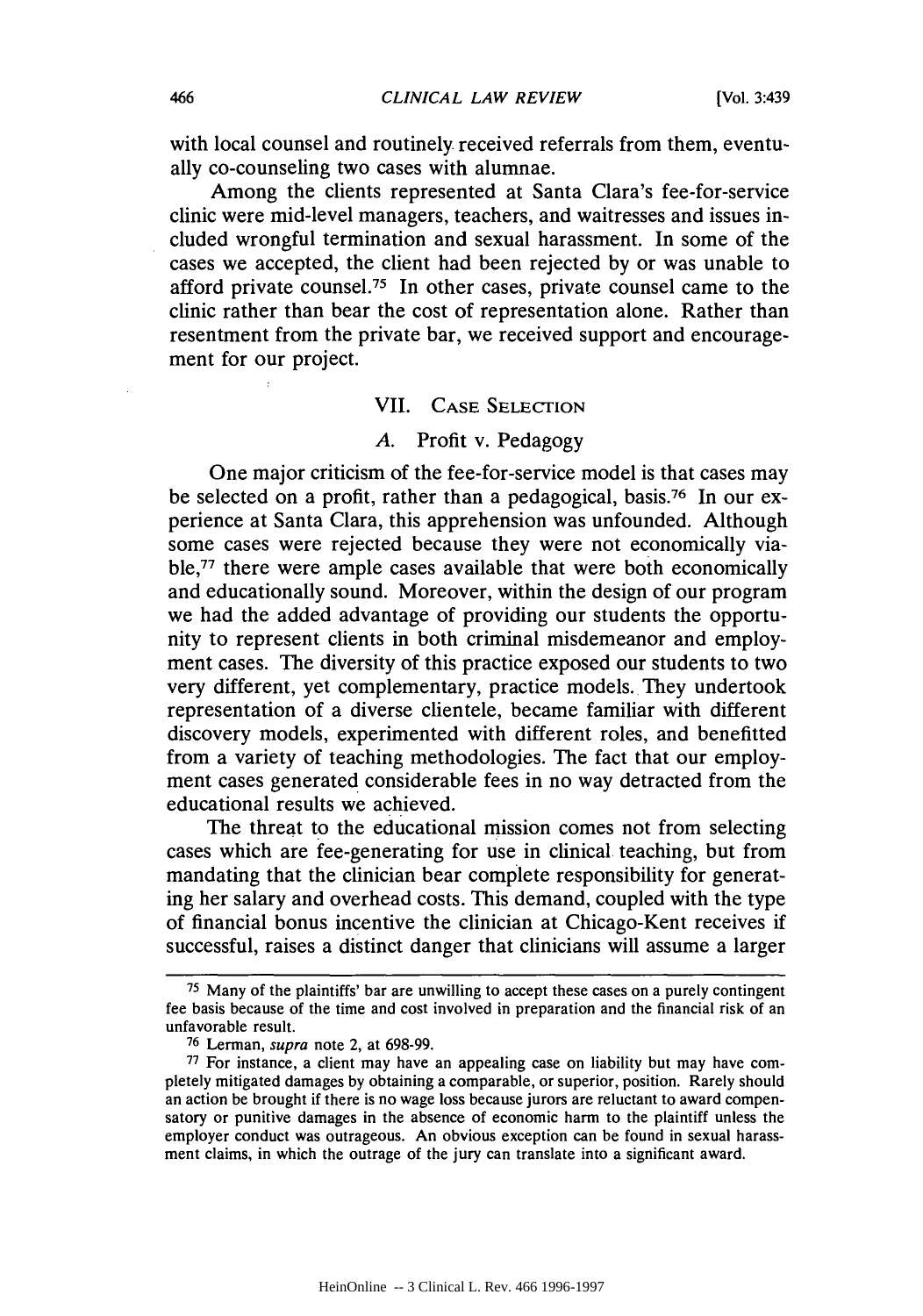caseload than can be reasonably handled in the setting of a reflective practicum. Where salaries are in no way dependent on fees generated, there is little danger that cases will be selected for their potential profit rather than their educational value.

# B. Profit v. Public Interest

The concern that generating profit might pose a threat to the public interest mission of clinical educators is not only untrue but at Santa Clara we found exactly the opposite. With the profit we earned we were actually able to enhance the public interest work of this program.

Prior to the start of our experimental fee-generating program, Santa Clara Law Clinic generated some income - on average \$6,000 a year  $-$  primarily through its criminal cases. The clinic customarily charged from \$150 to \$300 per case. Although the clinic occasionally represented clients free of charge, mosts clients who could not afford our services received representation from the Public Defender's office. The fees we generated covered litigation costs (e.g. investigation, filing fees, copying, and discovery) and allowed us to make a minimal contribution to the University. In the first year of our experiminental program, we received over **\$66,00078** in fees from the employment cases. With the added income, we accepted more criminal cases on a pro bono basis than we had in the past because we were able to absorb the litigation costs of criminal clients who could not otherwise afford even our normal, nominal fee.<sup>79</sup>

As a direct result of the substantial fees earned, we have also added a supervisor to our clinical staff. This fellow<sup>80</sup> has allowed us to expand our program by increasing our enrollment by 50%. We are now providing clinical opportunities to more students, and accepting a correspondingly greater number of cases. Traditionally, Santa Clara Law Clinic's public interest work included representing people with AIDS, battered women, and indigent criminal defendants. With additional staffing, we have been able to increase representation in these cases and enhance our public interest program. Consistent with our public interest mission, our fellowship program is specifically designed to provide financial and peer support for law graduates traditionally underrepresented in law teaching.

**<sup>78</sup>**In actuality, we earned more than \$66,000 in that first year. Because of the lag time between accepting a case and final resolution, we did not receive income on some of those early cases until more than a year later.

**<sup>79</sup>***Supra* note 2.

*<sup>80</sup>Supra* note 16.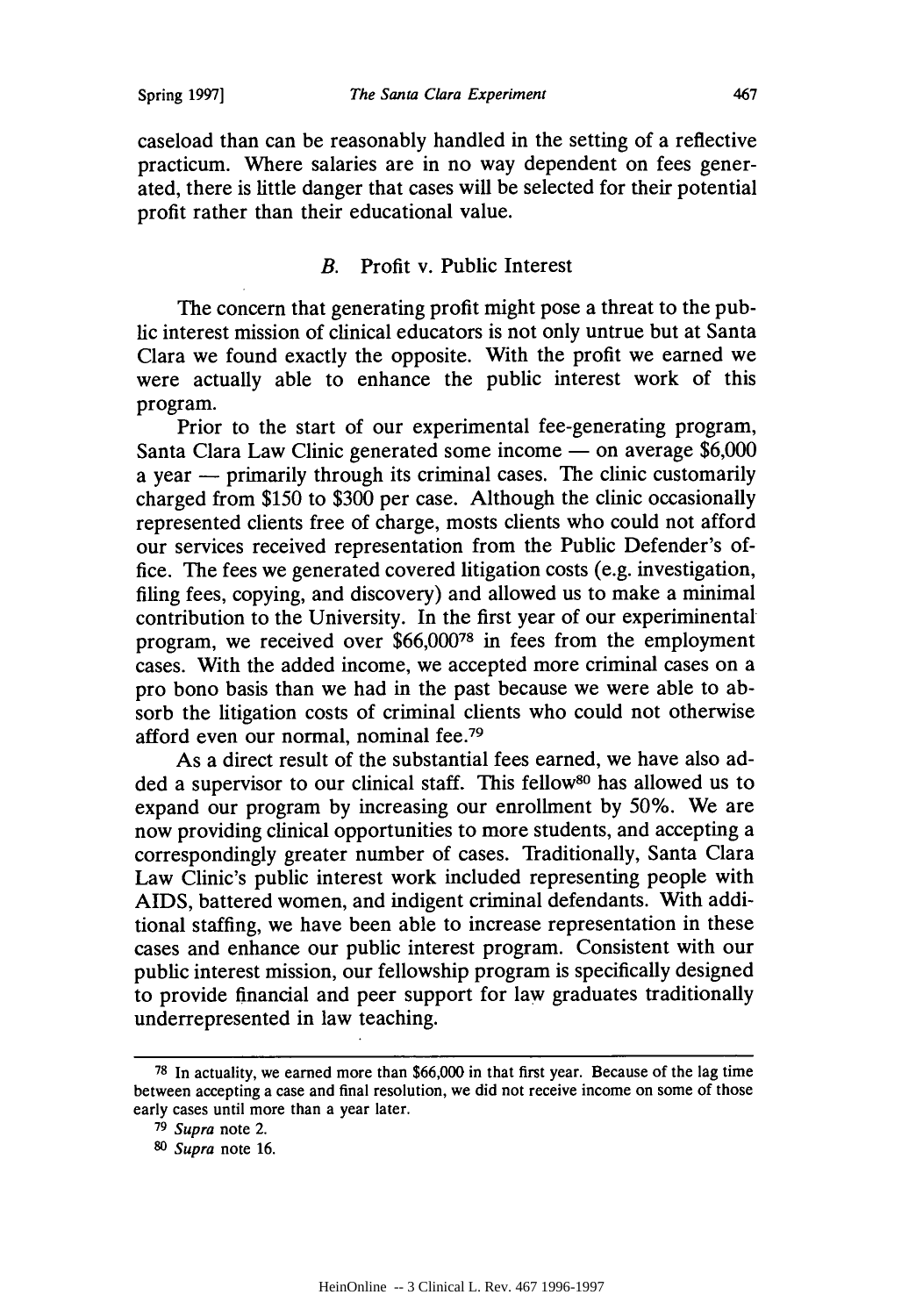# VIII. THE STATUS OF CLINICIANS

In his article critiquing the Chicago-Kent model, Marty Guggenheim warns that a fee-generating clinic that requires clinical faculty to raise their own salaries creates a dangerous and unacceptable "double standard." This double standard brands the clinician as an expendable "outsider" who is not truly valued by the academy.<sup>81</sup> To illustrate this point, Guggenheim writes of the absurdity of requiring a constitutional law scholar to raise her own salary as a condition of employment.<sup>82</sup> Lisa Lerman echoes this concern and also postulates that the Chicago-Kent model will negatively affect the ability of clinicians to produce scholarly work, develop teaching materials, or engage in other professional activities. Her concern is that the clinician will be hampered by the need to generate billable hours during the summer months to meet her financial obligation.<sup>83</sup> We agree that these are serious concerns. As any clinician knows, it is very difficult to find time to supervise students effectively, manage a caseload, participate in law school governance, and produce scholarship. Many clinicians leave lucrative private practices and come to work in a university setting precisely because they want the opportunity to engage in scholarship. Any model which impedes clinical scholarship poses the danger that clinical teachers and the clinical enterprise will be marginalized.

It is because of these concerns that we agree with critics who argue that it is unwise to require clinicians to generate salary and overhead as a condition of employment. Clinicians have struggled too long and too hard in the move toward acceptance of their programs and parity with their colleagues. The fact that one aspect of one feegenerating model may be problematic does not mean that the benefits of such a program should be discarded. In order to cure the deficiencies in legal education outlined in the MacCrate report,84 law schools must be committed to their clinical faculty and to the educational mission of the clinical enterprise.

One way in which fees generated can preserve the status of clinicians is through the support of a fellow. At Santa Clara, with money generated by our employment program we have been able to hire a full-time fellow to assist with teaching and case supervision. This support allows the clinician time for serious study and scholarship. Further, by supervising a clinic class over the summer, the fellow provides continuity in case management and frees the clinician for scholarly work. Not requiring that clinicians generate their own salaries and

<sup>81</sup> Guggenheim, *supra* note 2, at 681-82.

<sup>82</sup>*Id.* at 682.

<sup>83</sup> Lerman, *supra* note 2, at 702-03.

*<sup>84</sup> See supra* text accompanying notes 3-4, 18-19.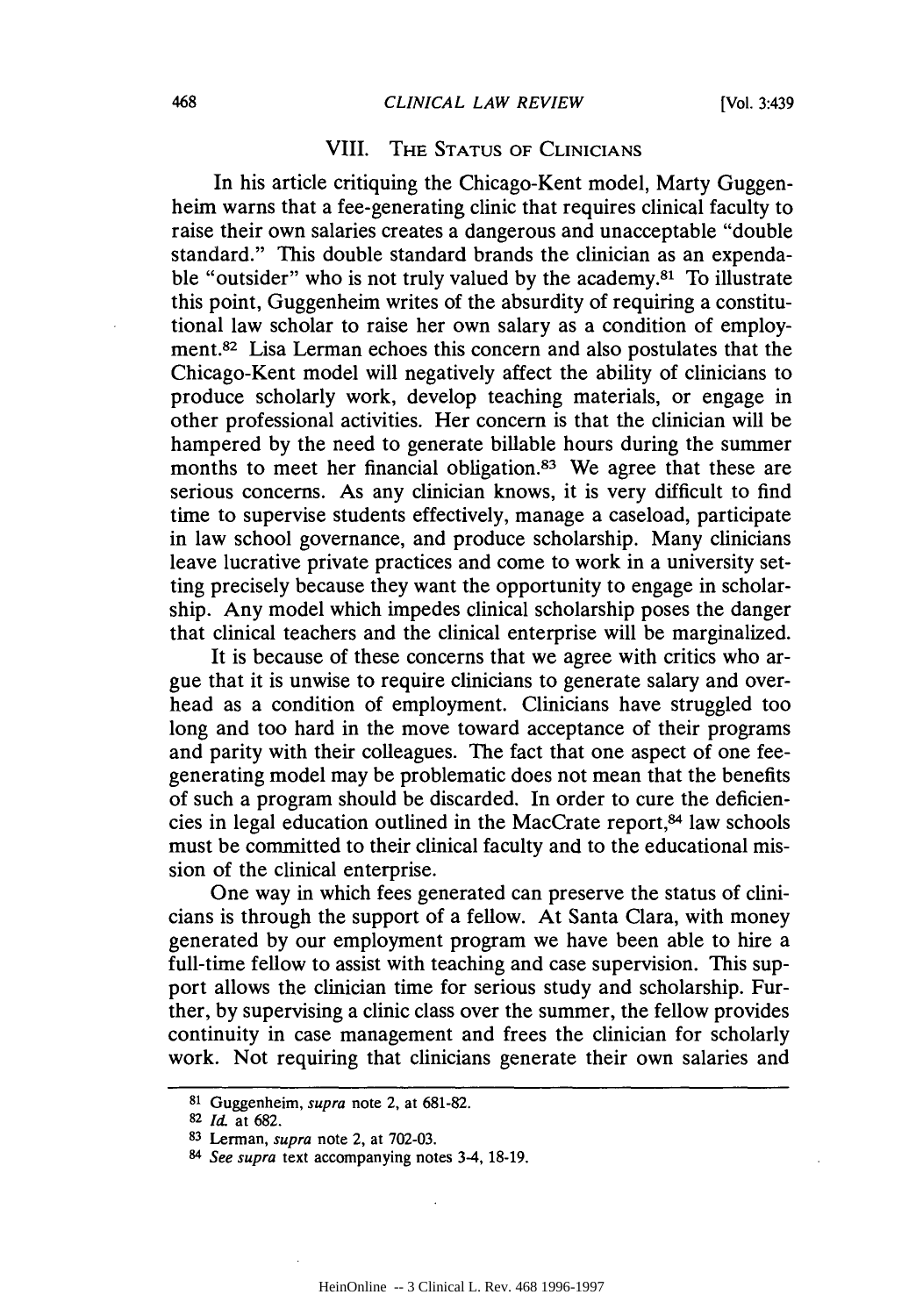adding fellows to clinic staff enables the clinician to maintain her status and the clinic to maintain the integrity of its educational mission.

#### IX. THE ROAD AHEAD

As anyone working in the area of legal education knows, budgetary problems faced by law schools today present an unprecedented threat to clinical education. **If** we are going to take seriously the criticisms of the MacCrate report, legal educators must turn to new ways of supporting clinical education. As our experience at Santa Clara proves, this can be accomplished without sacrificing pedagogical goals.

To achieve a workable balance between the professional interests of the clinician and the benefits of fees generated by cases, we advocate incorporating safeguards into a fee-generating model. In addition to not making a clinician's salary dependent on fees generated, we recommend that mandatory caps (beneficial to both clinician and student) be imposed on the number of cases handled by the clinician. For example, in the context of employment termination cases, we would advise that no more than four active cases be handled by a single clinician at any given time.

Based on our experience, even a modest fee-for-service clinic has the potential to produce income substantial enough to pay for most if not all of the operating costs of that clinic. A program combining criminal misdemeanor and employment cases<sup>85</sup> supervised by two fulltime faculty and one fellow<sup>86</sup> can serve 20 students each semester.<sup>87</sup> Given a case turnaround time of 12 to 18 months from the filing of the complaint to trial or non-trial disposition,<sup>88</sup> the clinic can expect to resolve an average of three cases per year. The average employment case settles in the range of \$150,000 and \$300,000.89 At a standard contingent fee of between 33 1/3 and 40% of recovery, this means that the clinic can estimate a recovery of fees in the range of \$150,000 to

**<sup>85</sup>**Although our model contemplates a clinic made up of criminal and employment cases, the basic structure of this model could be equally successful utilizing other concentrations. This would, of course, depend on selecting legal areas that complement one an- other by offering students both the independent learning experience provided by the criminal cases and the collaborative learning opportunity provided by the employment cases.

**<sup>86</sup>**We contemplate that a fellow would have a minimum of two years experience in practice and would be paid not more than \$40,000 annually on an eleven-month contract.

**<sup>87</sup>**The clinic at Santa Clara proved successful operating as a one semester program with one or two students a semester enrolling for a second term. In the clinic we propose, all students would enroll for two semesters.

**<sup>88</sup>** This is the standard "fast track" pace of cases in Santa Clara County. It also approximates the turnaround time for civil cases in most federal courts.

**<sup>89</sup>**These figures are based on settlements in employment cases in the San Francisco Bay area as reported over a two-year period. *See* **JURY** VERDICTS WEEKLY (1994-95).